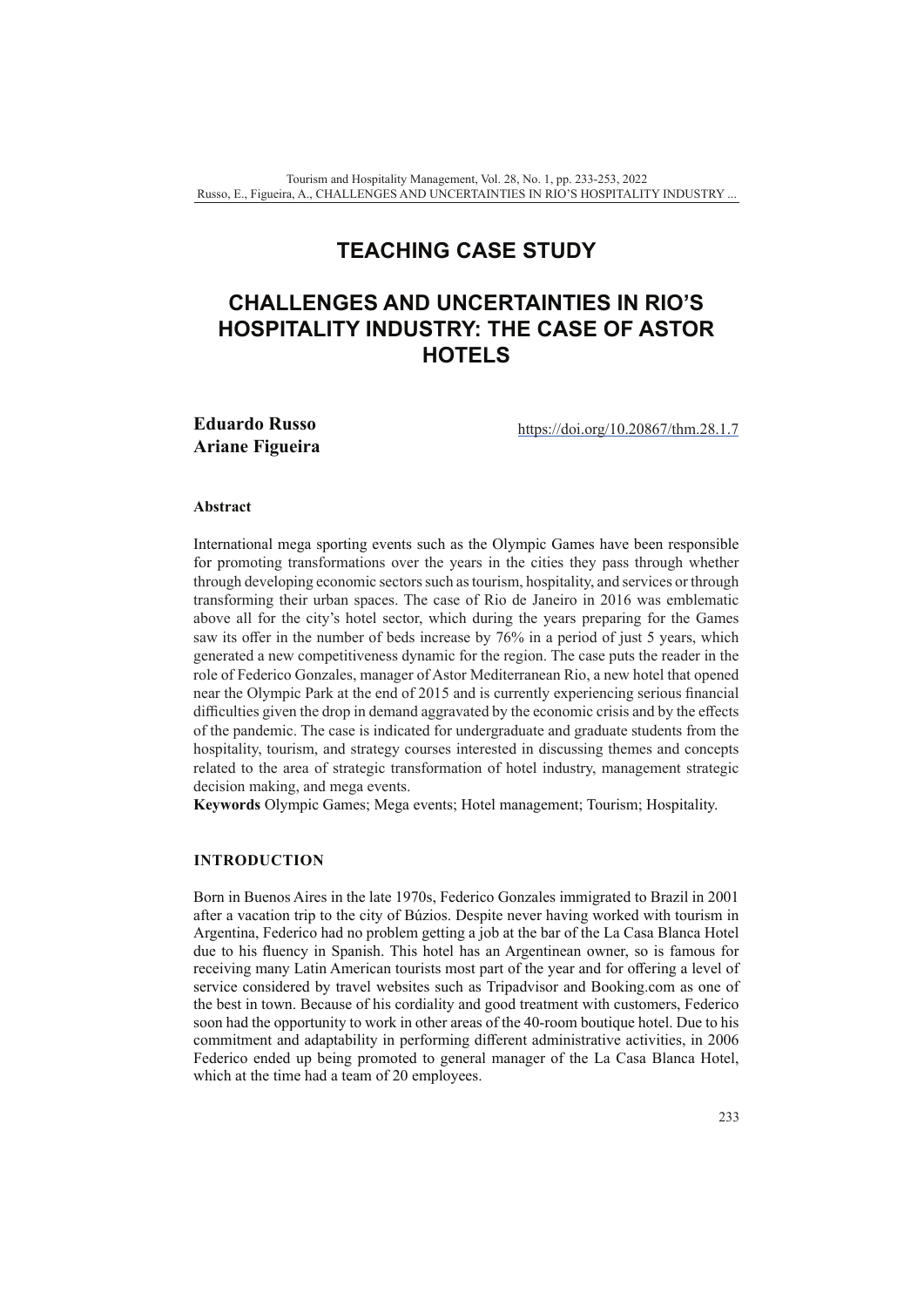One of the establishment's characteristics was its ability to retain customers due to a differentiated level of service, reflected in its daily rate, which could reach up to R\$ 2,000 on a high season weekend. One of these frequent hotel customers was Juan Fabrizio, Brazil's CEO of the Spanish hotel chain Astor. Different from the family management and exclusivity found at La Casa Blanca Búzios, Astor's hotels valued low cost and only essential services combined with a high offer of rooms and geographic permeability. At that time, motivated by the mega events that Brazil and Rio de Janeiro were starting to host with the 2007 Pan American Games, Fabrizio, together with his Spanish headquarters, planned a big expansion for Astor in the country.

In 2009, however, when Rio de Janeiro won the right to host the 2016 Olympic Games, the eyes of major international hotel brands turned to the city and to the opportunities that the Olympics and the economy of mega events could bring to the local tourism industry (Fourie and Santana-Gallego 2011). There were great expectations in the market since for many years the Rio de Janeiro hotel industry had seen a dynamic of high prices and a low level of service, which were sustained basically because of the limited supply of beds in the city. At the time of the election, the city of Rio de Janeiro had no more than 19,000 hotel rooms, a number far below the 40,000 minimum required by the International Olympic Committee (IOC) (Rio Negócios 2016). Given this situation, it was known that the following years would be a period of great expansion for the sector, considered as strategic for the organization of the event and for the local government (Veja 2017).

Knowing of the good work that Federico had performed in managing La Casa Blanca over the last few years as he had been there as a client, Fabrizio invited him to participate in Astor's expansion project in Brazil as general manager of the new Astor Mediterranean Rio. Located in what would be the Olympic Park on the west side of the city, the 490 room hotel promised to be the main investment of the brand in Brazil in the years to come. After a cycle of almost 10 years in Búzios leading the team of a boutique hotel, Federico welcomed the change and saw in the invitation an opportunity to take the next big leap in his career, this time managing an operation about 12 times larger than the one he had at La Casa Blanca. Expectations as to the return of the project in the midst of a new moment of tourism in Rio were very high, but Federico knew that a great challenge awaited him considering that the Rio de Janeiro hotel industry was undergoing a major expansion and requalification process. Would he be able to promote the necessary changes so that Astor's newest venture could stand out against a backdrop of increasing competitiveness in the city?

# **1. ASTOR HOTELS**

Created in 1974 by Paulo Alonso, Astor opened its first unit in the city of Madrid, Spain. With a proposal to offer standard rooms and with limited-service options, the intention was to reach a corporate audience or those with a more restricted budget for accommodations. Despite being considered a two-star category, Astor proposed to offer services above the normal standards of economic categories in the region. As one of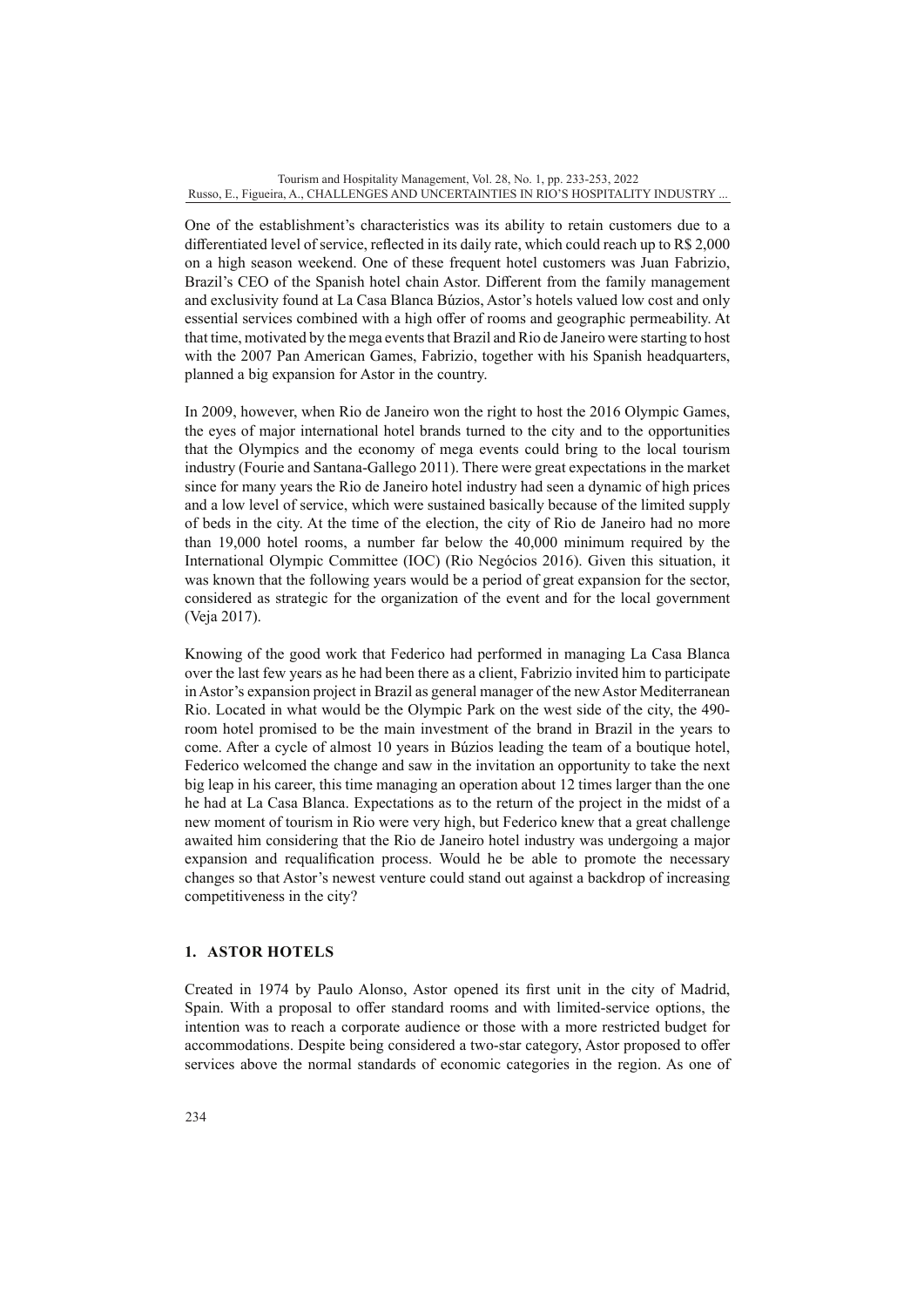the main differentials, the brand positioned itself as a modern, clean, and well-equipped hotel, and soon became one of the references in an industry that at the time had only rural and family inns or luxury hotels.

With the rapid expansion across Europe, by the end of the 1970s the brand had already started to operate in other continents with units in the United States, Africa. and South America. In 1983, two hotel categories were created: the Astor Economy and the Astor Mediterranean. While the first aimed to essentially offer affordable accommodation in a practical and comfortable hotel with limited services, the second already differentiated a little by being an intermediate three-star category, which, despite still offering standard rooms, had leisure spaces and a pool. In the following years, until the early 1990s, the company's strategy was to rapidly expand through the acquisition and conversion of economical motel chains, mainly in North America and Europe.

Since 1991, this acquisition strategy had made the company one of the 10 largest hotel chains in the world with more than 600 properties of the Economy and Mediterranean brands spread across several countries. After the great expansion in the number of its properties until the 2000s, the strategy turned to diversification in the services offered. Once again, through the acquisition of existing chains, the company launched itself into the car rental segment, travel agencies, and restaurants. This combined offer of services caused the average ticket spent by its customers to increase considerably as the company was able to manage the complete travel experience, especially business ones, ranging from the booking of airline tickets and transport services to the accommodation and food. By 2007 the company had reached the mark of 4,000 hotels with the inauguration of its first luxury hotel, the Astor Soft, precisely in the city of Madrid where it all began. Although the chain does not have a DNA of this category, after more than three decades of experience in economic and intermediate lines, the company believed that the next natural step of expansion would be some projects of the Soft brand in cities where Astor already had a strong presence. The following years until 2012 was a period of the brand's consolidation with the inauguration of the Astor Academy, a gastronomy and hospitality school responsible for transmitting nearly 4 decades of knowledge by operating in the sector in an innovative and sustainable way.

In 2015 the company ended up becoming one of the largest hotel chains in the world, valued at more than 10 billion euros. With a presence in 92 countries, the brand also had an operation of 180,000 employees, 495,000 rooms, and 20 million members in its Clube Astor loyalty program. In that same year, the chain presented 5 billion and 200 million euros in sales and profits, respectively, with Spain, France, and Brazil as its largest markets. The brand has been present in Brazil since 1986 with the opening of its first hotel in the city of São Paulo and by 2015, Astor had 220 establishments that together offered around 35,000 rooms in 60 different Brazilian cities, including Rio de Janeiro. Motivated by the great visibility that the country received due to the Olympic Games and other mega sporting events in the period, the company's plan was that in the coming years the number of hotels would be expanded to the mark of 500 establishments.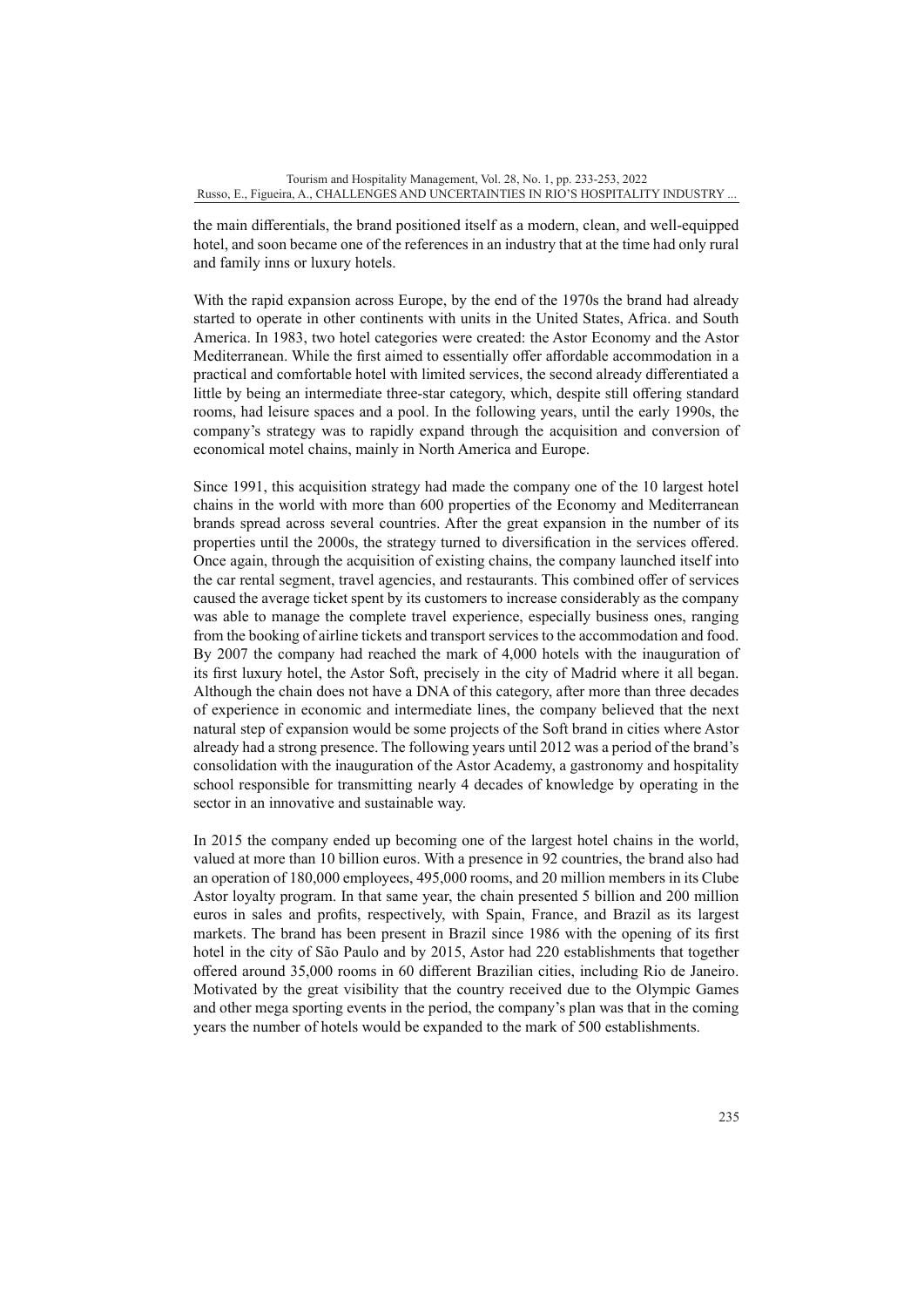#### **2. THE TRANSFORMATIONS OF RIO'S HOTEL INDUSTRY**

Rio de Janeiro has always been the main tourist destination in Brazil. With about 2.3 million foreign visitors every year (Turismo.gov 2018), the city stands out for its warm climate and unique scenery mixing the blue of the beaches with the green of the Tijuca Forest – the largest urban forest in the world. In addition to all the uniqueness of Rio's geography, the city is famous for its New Year's Eve and Carnival parties when the streets are filled with samba, heat, and high spirits. But despite being the gateway to tourism in the country, the city has historically presented a deficit in the number of hotel beds, which until 2010 was no more than 20,000, a number much lower than other large cities in the world such as London (123,000) or New York (138,000) (The Caterer 2009).

This low offer of beds contributed over the years for the destination of Rio de Janeiro to become one of the most expensive to travel in South America. While the city had an average daily cost per tourist of US\$ 77.00, its Argentine neighbor Buenos Aires, in the same period, required only US\$ 44.00 for a day of travel (Rocha and Fink 2017). For a long time, this characteristic inhibited Latin American tourists from traveling to Rio, who ended up opting for other more accessible destinations in the same continent. In addition, the low competition caused by the shortage of rooms, especially in more touristy neighborhoods such as Copacabana, meant that the level of service delivered was far below the international standards observed in the main destinations in the United States and Europe.

However, beginning in 2009 when the city gained the right to host the 2016 Olympic Games, it was forced to increase the number of beds available in order to absorb the tourists brought by the events in addition to athletes, technical commissions, and the international press. For this last group called the Olympic family, the IOC required a minimum of 40,000 rooms available during the weeks of the event. Despite the accommodation issue having been identified as one of the weaknesses of Rio de Janeiro's candidacy, the government and local businessmen pledged to carry out investments in a way that could promote an expansion and requalification of the city's hospitality structure (Comex do Brasil 2016). This expansion would in part also attend other mega-events scheduled for the city in the same period such as the Military World Games (2011), the World Youth Day (2013), Rio+20 UN Conference (2013), the Confederations Cup (2013), and the FIFA World Cup (2014) (Lima, Takani and Colantuono 2016).

In the early stages of preparation, the government of Rio de Janeiro passed several city laws that granted a package of fiscal and regulatory incentives so that it could boost the city's construction and hotel sector. As a result of these measures, in 2013 alone, Rio de Janeiro observed the registration of 50 new permits for building new hotels or refurbishing existing ones, a number significantly higher compared to the average of two annual licenses registered in the previous decade. This phenomenon, which took place between 2010 and 2016, was responsible for building 70 new hotels, 5 renovations, and 15 expansions in addition to generating 15,000 new direct and 45,000 indirect jobs, attracting investments of around R\$ 6 billion in the sector (Rio Negócios 2016).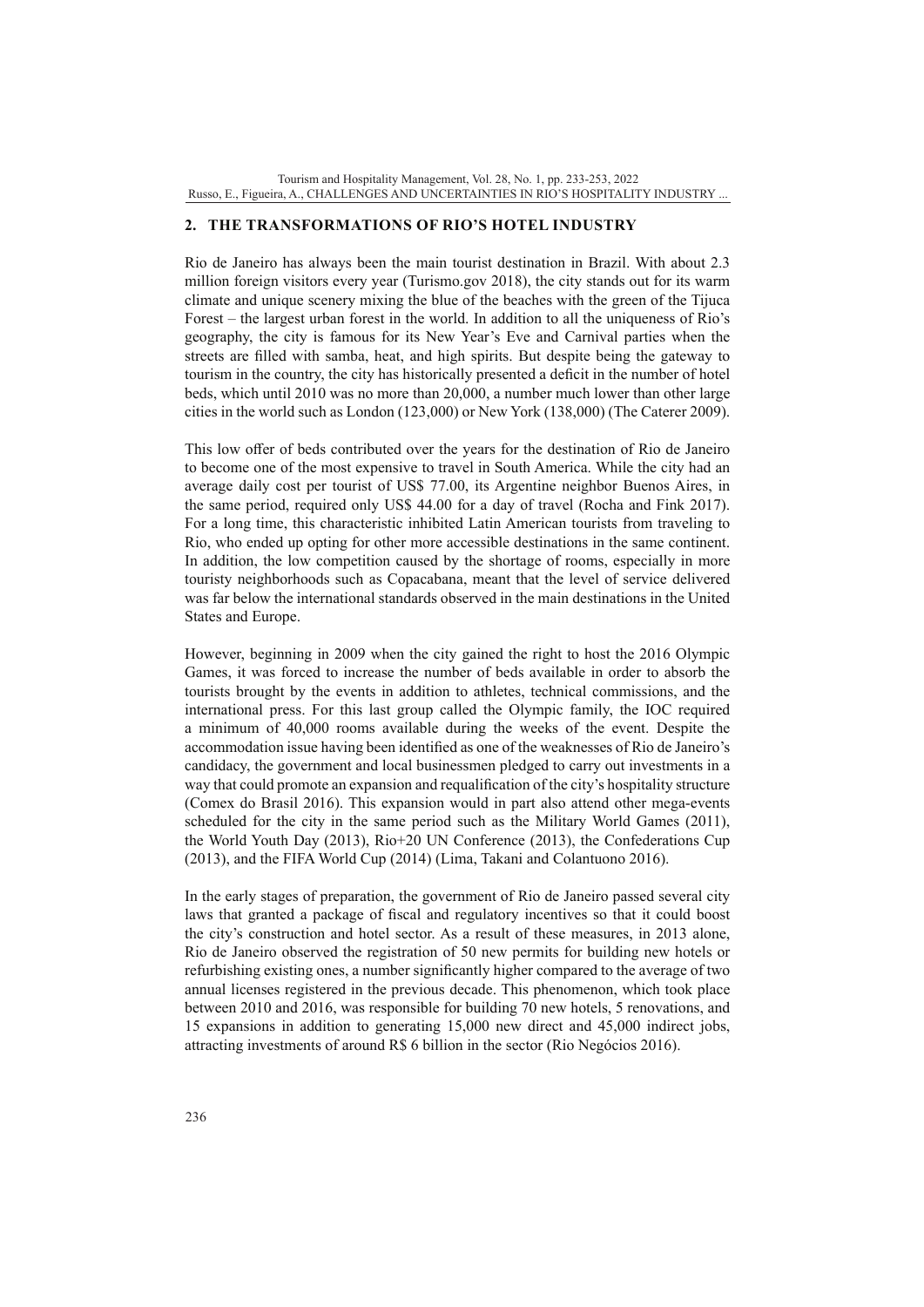Among the incentives granted were measures taken that contemplated the acquisition, construction, and operation phases of hotel projects. The city's main taxes such as IPTU were zeroed for a period of 3 years in addition to which there was a reduction in the construction ISS tax from 5 to 0.5%. Furthermore, hotels that opened by the end of 2015 would earn a 60% reduction in IPTU during the year of the Olympics. Other non-tax incentives facilitated the approval of projects and allowed that up to 100% of the projects in the area be toward bedrooms compared to the 70% previously allowed. This new arrangement made it so that existing hotels could expand their bed offers by up to 25%.

The 123 new hotel licenses for construction, expansion, or remodeling registered between 2011 and 2014 greatly contrasted with the 16 observed between 2002 and 2010 and ended up making Rio de Janeiro arrive on the eve of the Olympic Games with 51,000 rooms and approximately 110,000 beds (Hospitality Net 2016). Despite considering other means of accommodation such as flats, inns, hostels, and motels, the highlight was certainly for hotel rooms, which increased their offer by 76%, going from less than 20,000 rooms to almost 37,000 rooms in a space of only 5 years. These numbers, whose evolution can be seen in Annex 1, disregarded hosting by platform. Airbnb, practically non-existent in the year 2010 when planning began, ended up becoming one of the official sponsors of the 2016 Olympic Games, arriving on the date of the event with more than 33,000 active offers in the city (Airbnb 2016).

Another interesting change also occurred in motels with the conversion of around 1,000 rooms into low-cost hotels responsible for absorbing part of the public at the mega events. The model, which until 2010 had fallen into disuse, ended up taking advantage of the wave of government incentives to change. This adaptation was maintained in most cases even after the Olympics. In addition, the city also observed a great transformation in the geographic offer of beds. The Barra da Tijuca neighborhood, close to the Olympic Park where most of the competitions would take place, saw its market share increase from 19 to 27%, becoming the second region with the highest offer of beds, only behind Copacabana. On the other hand, the South Zone, the city's most traditional and tourist region, saw its share drop from 49 to 41% (JLL 2019). Driven by the large offer of land still free for construction, Barra da Tijuca also ended up receiving most of the Olympic investments, around R\$ 7.3 billion compared to R\$ 2.4 billion in the other clusters of Deodoro, Maracanã, and Copacabana combined. This geographic distribution can be better observed in Annex 2.

# **3. THE CRISIS**

However, even before reaching the Olympic Games in 2016, what was observed in Rio de Janeiro and Brazil was the beginning of a deep political and economic crisis. In addition to the low economic indicators and rising unemployment rates, the country plunged into a crisis marked by successive corruption scandals in construction contracts revealed by what became known as the "car wash" operation. The investigation's findings ended up generating a large popular mobilization that took millions of people to the streets calling for an end to corruption and the imprisonment of those involved (BBC 2016). As a result,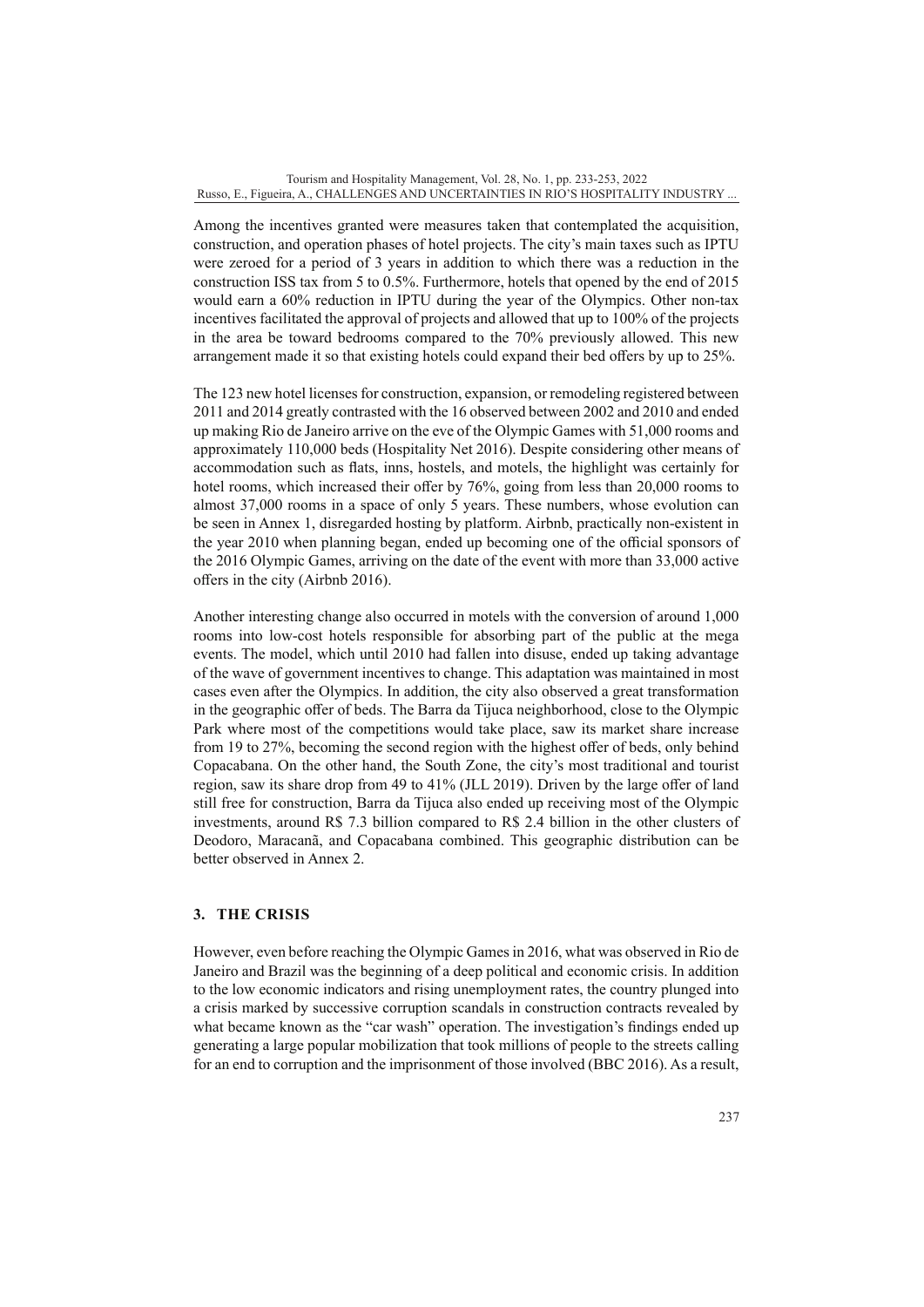the governor of Rio de Janeiro Sergio Cabral ended up being arrested in 2014 and the in following year, the then President of the Republic Dilma Rousseff ended up giving into pressures and suffered an impeachment process.

Soon after the Olympic Games, in 2017 another important indicator for the tourism industry, public safety, also began to deteriorate with the worst number of violent crimes observed since 2009. Parallel to this, the government of Rio de Janeiro was heavily impacted due to the fiscal crisis that unfolded, causing them to begin to delay and split salaries of public employees, a practice that was very common at least from 2016 to 2018. But it was with the city's next election that the biggest disruption came. After the opposition won the elections, a series of discontinuities in fiscal policies was observed, making evident the city's high public indebtedness. This rupture also meant that entities such as the Rio Investment Agency and Rio Convention, previously responsible for playing an important role in attracting investments, events, and tourists to the city, were emptied and closed their operations.

With the deterioration of the domestic situation, what was observed was a worsening of the country's image and an increase in the insecurity of international investors due to the escalation of the perceived political risk. As one of the sectors that expanded the most in previous years, the tourism and hospitality sector turned out to be also one of the most impacted by this turn in the political and economic situation. The end of incentives combined with a significant increase in the offer in a context of falling demand due to the end of mega events, caused occupancy rates to drop from almost 100% close to the Games to around 51% in 2017. This number was significantly lower than the average occupancy rate of 79% recorded in the years prior to the expansion (Data Rio 2019). Despite the creation of an Olympic Legacy Governance Authority that drafted a legacy plan of more than 100 pages, in practice what was observed was the non-commitment with most of the post-event planning, which among other things lacked a calendar of smaller periodic events that would be able to sustain the flow of tourists for years to come.

As a result, what was observed in the city in the years after 2016 was the closure of several hotels around the city, many of which had just been opened for the Olympics. The greatest example of this was perhaps the case of the National Hotel with more than 400 rooms and a 40-year history. Closed since 1995, Niemeyer's original project underwent a R\$ 430 million renovation so that it could reopen to the public. Inaugurated for the Olympic Games in 2016 under the management of the Spanish brand Gran Meliá that took over the operation under a 20-year management contract, ended up closing less than 2 years later in March 2018. Together with the National Hotel, the city saw the closure of another 16 hotels in the same period, which together represented an offer of 2,800 rooms (O Globo 2018).

Among the conjunctural factors portrayed above, another point that ended up exerting great pressure on the hotel sector was precisely the representative increase in accommodations from platforms in the period. This additional offering of more than 30,000 active offers in the city triggered a price war in the hotel industry in order to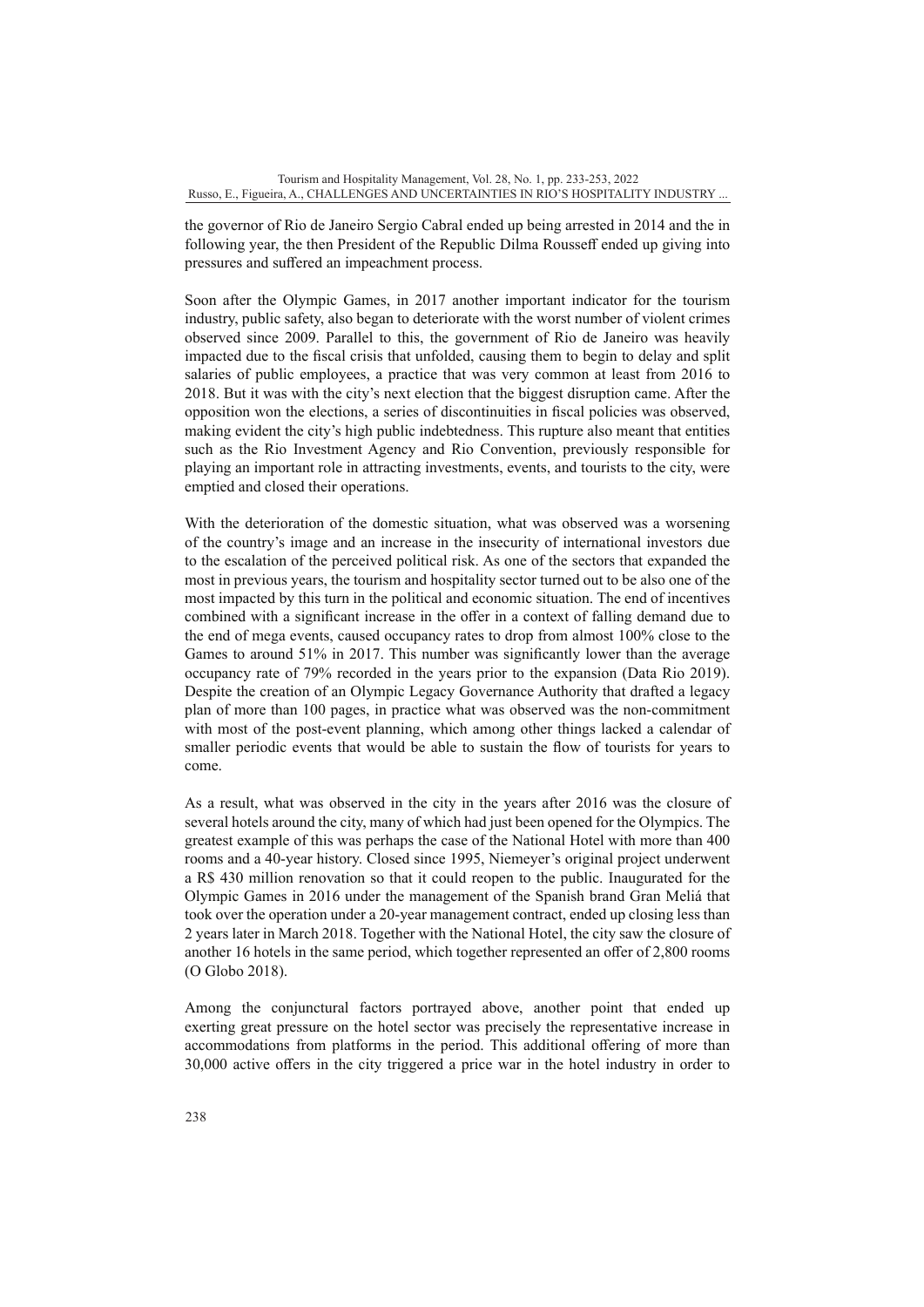compete with these platforms that generally had more affordable rates than hotels. Allied to this, as most of the hotels were built on the west side of the city, they ended up being out of the traditional tourist route and so depended greatly on corporate tourism or events. However, due to the lack of a calendar of events that went beyond carnival, New Year's Eve, and Rock in Rio every two years, and also due to the low economic activity and consequent corporate contracts, the new hotels in Barra da Tijuca ended up being those who suffered most from the crisis in the sector.

Due to the difficulty in generating revenue, hotels had to then reinvent themselves in order to offer differentials for attracting tourists even to the more distant regions. As a strategy, many focused on the tourism of experience by offering activities inside and outside their areas capable of bringing the tourist experience closer to the one lived by a local of the city. Even so, because of this diversification, the hotels were also subject to new competitors that traditionally operated with these other services, as in the case of Airbnb Experience, Rent a Local Friend, and travel agencies in general. Still within this diversification process, many of the new hotels had their own convention centers for small and medium-sized events and now needed to find ways to profit from these spaces.

# **4. CHALLENGES AND UNCERTAINTIES AMID THE NEW MARKET DYNAMICS**

When Federico accepted the invitation to manage Astor's biggest project in Rio de Janeiro, he never imagined that the city's hotel sector, which had everything to be promising, would be going through so many difficulties. After a year of great results in 2016 where they reached an average occupancy rate above 85%, as of 2017 the hotel plunged into a deep crisis along with many of the other new hotels that opened on the west side of the city. Between 2017 and 2019, despite all efforts to offer a differentiated service for a hotel in the Mediterranean category, the average occupancy rate over the three years did not exceed 55%. In addition to having to deal with the city's traditional problems such as public safety and the lack of regular events, beginning in 2020 the situation further deteriorated with the COVID-19 pandemic (El País 2020).

Due to Astor's focus on corporate tourism, the chain had already seen in previous years a drop in the flow of executives and long-term contracts with companies due to the reduction in the number of trips caused by a need to cut costs and also due to technological advances in videoconferencing applications. Another challenge they faced was also with online travel agencies such as Booking and Trivago. Despite these being a business partner and giving visibility to the hotels, they ended up with a good portion of the rate, around 20%. As if these challenges were not enough, the need for social distancing due to the COVID-19 pandemic also led to a drop of around 70% in the flow of tourists and US\$ 730 billion in losses for the sector worldwide, a number 8 times greater than that registered from the financial crisis in 2008 (G1 2020). In Rio de Janeiro, with the cancellation of Carnival and New Year's parties, the hotel sector had to lay off 20% of its workforce and about 90 hotels had to temporarily close their doors. Those who managed to remain open registered occupancy rates of no more than 20%.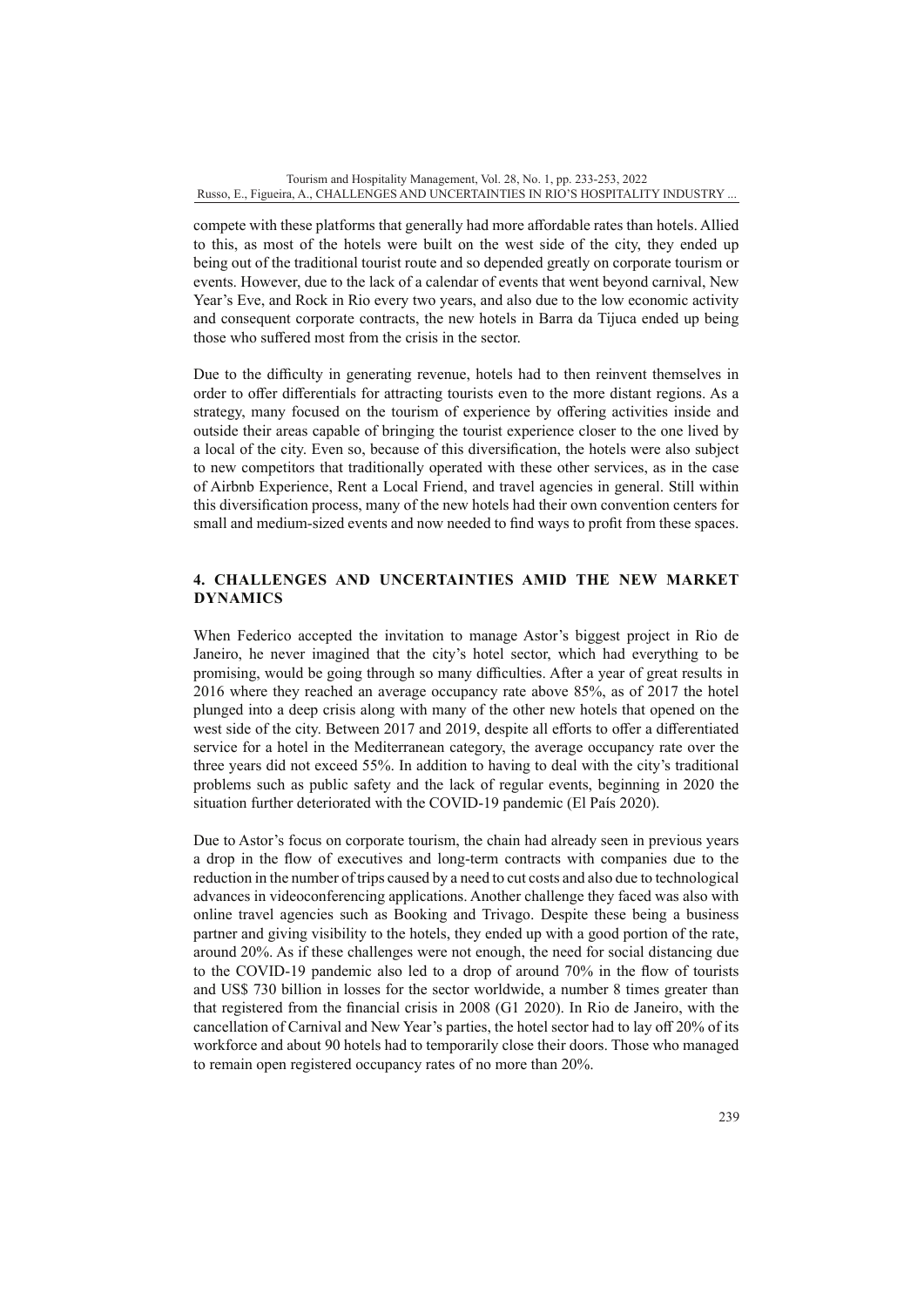The hotel sector also believes that many of these changes brought by the pandemic should affect the consumption habits of tourism products permanently. A proof of this is that in Brazil about 50% of companies adopted remote work during the pandemic, of which 63% said they intend to keep the model for part or all of their team even after the COVID-19 crisis has passed (EBC 2020). Even with the vaccine, expectations are that business travel will fall by around 36% in the future due to new work dynamics, affecting not only hotels, but the entire tourism economy such as airlines, restaurants, and services in general.

Due to the new market dynamics and negative results presented by the Mediterranean operation in Rio, Federico received a lot of pressure from Fabrizio and the Spanish board in order to permanently close the hotel's operations. Even amidst the political, economic, and sanitary crisis that the city of Rio de Janeiro is experiencing, Federico really believes in the sector picking up again, which could benefit positively from a pent-up demand for travel after mass vaccination and the reopening of the borders of the countries. However, even if this prediction is confirmed, Federico knows that he needs to propose changes in the business model and in the positioning of the Mediterranean if he wants to prosper in the midst of a city that has undergone several changes in the hotel market over the last decade. As he thinks of a new strategic-operational plan to present to Fabrizio and the board of Spanish investors, Federico knows that the Mediterranean cannot wait any longer and needs to reinvent itself if he wants to survive the next few months.



Annex 1: **Number of beds in Rio de Janeiro over the years**

Source: Adapted from *Rio Negócios* (2016)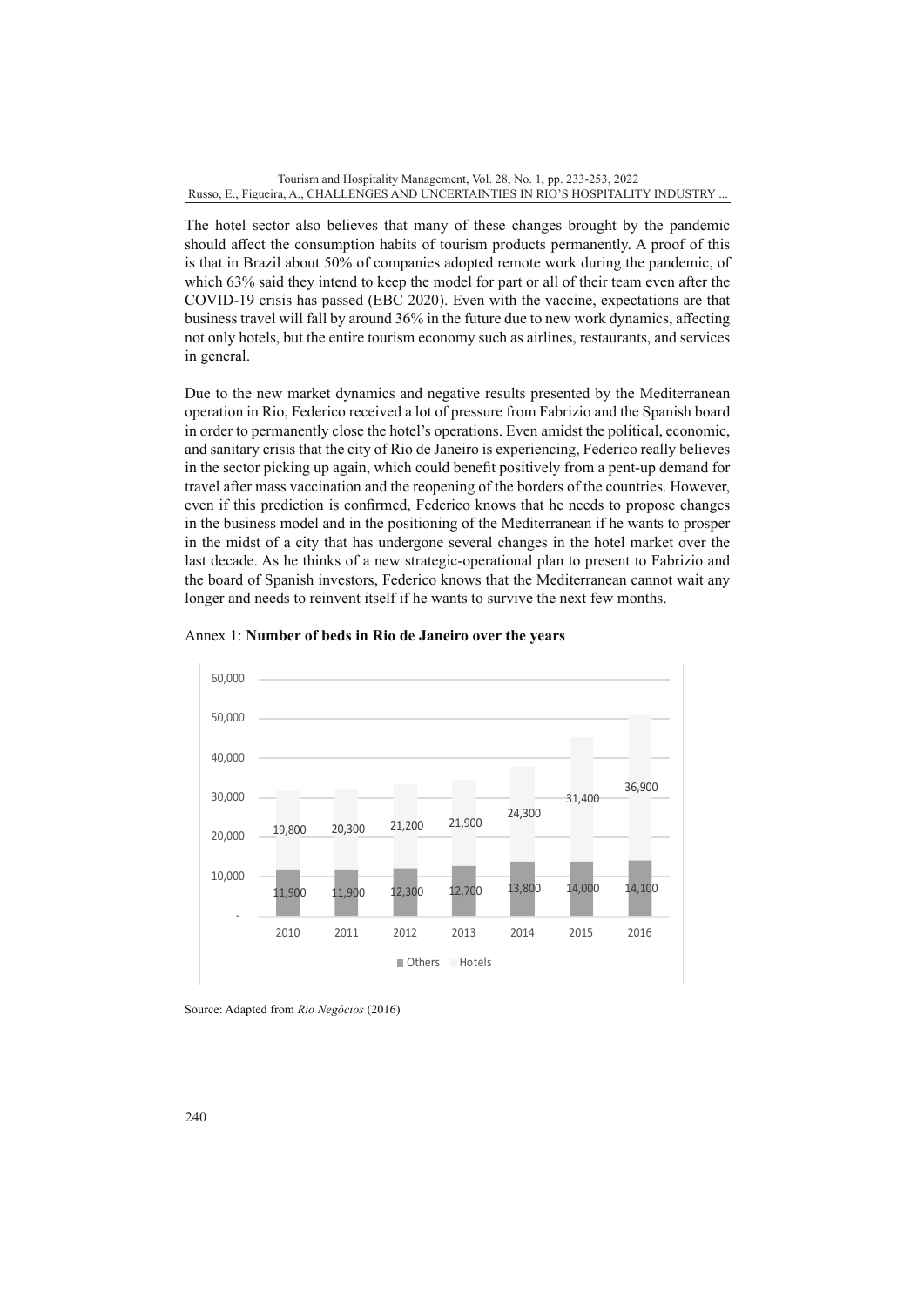# Annex 2: **Rio 2016 Olympic Clusters**



Source: Adapted from Destination360 (2016)

# **REFERENCES**

- Airbnb (2016), *Panorama da Comunidade Airbnb Rio de Janeiro*, viewed 16 February 2021, [www.](http://www.airbnbcitizen.com) [airbnbcitizen.com](http://www.airbnbcitizen.com)
- British Broadcasting Corporation BBC (2016), *Rio 2016 escancara crise do modelo dos Jogos Olímpicos 'como nunca antes', diz pesquisador dos EUA*, viewed 20 November 2020, [https://www.bbc.com/](https://www.bbc.com/portuguese/brasil-36770268) [portuguese/brasil-36770268](https://www.bbc.com/portuguese/brasil-36770268)
- Data Rio (2019), *Taxa de ocupação média anual e mensal dos hotéis associados à ABIH/RJ no Município do Rio de Janeiro entre 1997 e 2017*, viewed 20 November 2020, [http://www.data.rio/datasets/](http://www.data.rio/datasets/f8057e94b0724367a78fa859f5be9a76) [f8057e94b0724367a78fa859f5be9a76](http://www.data.rio/datasets/f8057e94b0724367a78fa859f5be9a76)
- Destination360 (2016), *2016 Olympics Map*, viewed 16 February 2021, [http://www.destination360.com/south](http://www.destination360.com/south-america/brazil/rio-de-janiero/2016-olympics-map)[america/brazil/rio-de-janiero/2016-olympics-map](http://www.destination360.com/south-america/brazil/rio-de-janiero/2016-olympics-map)
- Empresa Brasileira de Comunicação EBC (2020), *Home office foi adotado por 46% das empresas durante a pandemia*, viewed 20 November 2020, [https://agenciabrasil.ebc.com.br/economia/noticia/2020-07/](https://agenciabrasil.ebc.com.br/economia/noticia/2020-07/home-office-foi-adotado-por-46-das-empresas-durante-pandemia) [home-office-foi-adotado-por-46-das-empresas-durante-pandemia](https://agenciabrasil.ebc.com.br/economia/noticia/2020-07/home-office-foi-adotado-por-46-das-empresas-durante-pandemia)
- El País (2020), *Sem rodas de samba, Réveillon e Carnaval, Rio perde turistas e economia fica sem 'combustível*, viewed 20 November 2020, [https://brasil.elpais.com/brasil/2020-09-09/sem-rodas-de-samba](https://brasil.elpais.com/brasil/2020-09-09/sem-rodas-de-samba-reveillon-e-carnaval-rio-perde-turistas-e-economia-fica-sem-combustivel.html)[reveillon-e-carnaval-rio-perde-turistas-e-economia-fica-sem-combustivel.html](https://brasil.elpais.com/brasil/2020-09-09/sem-rodas-de-samba-reveillon-e-carnaval-rio-perde-turistas-e-economia-fica-sem-combustivel.html)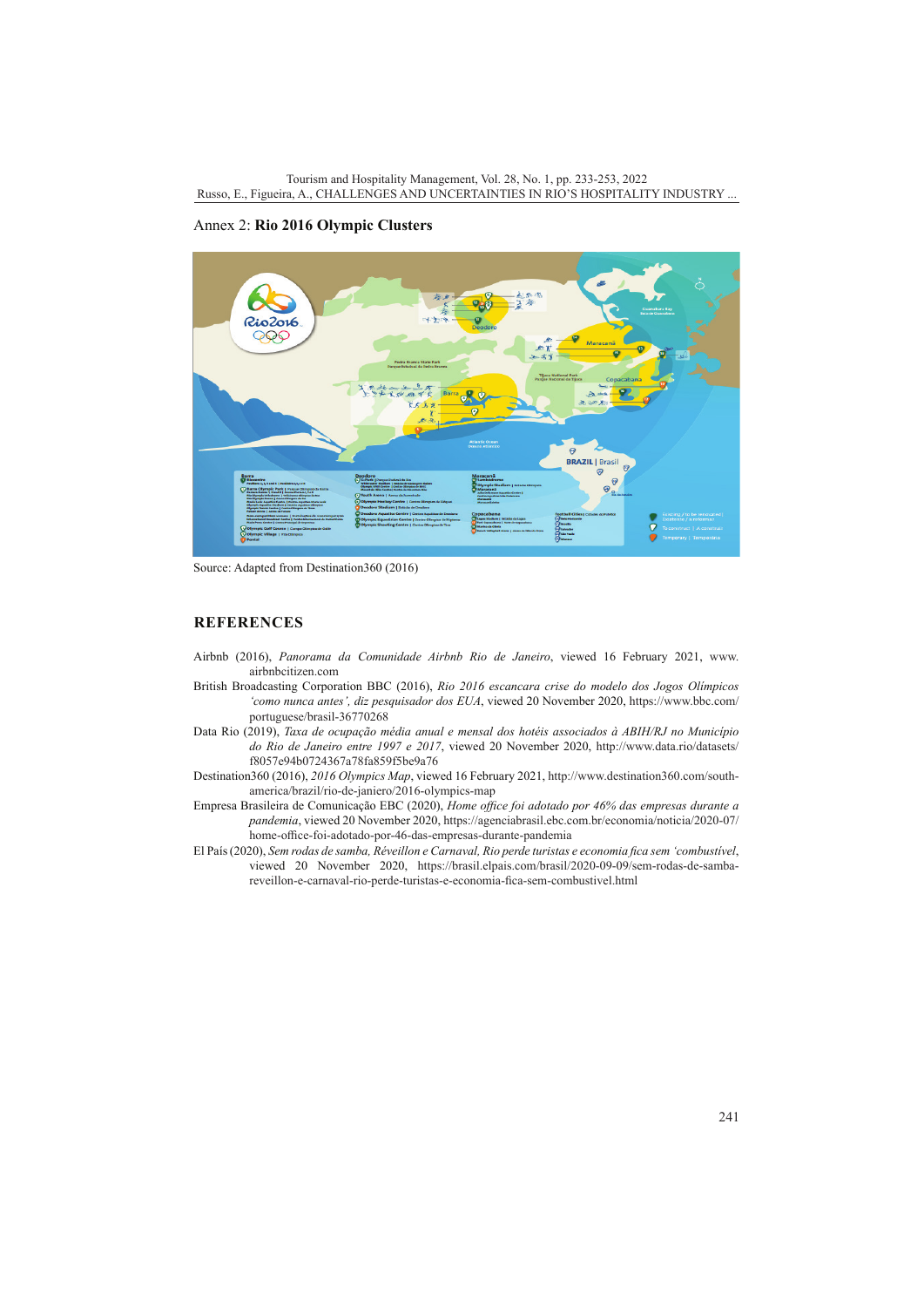Tourism and Hospitality Management, Vol. 28, No. 1, pp. 233-253, 2022 Russo, E., Figueira, A., CHALLENGES AND UNCERTAINTIES IN RIO'S HOSPITALITY INDUSTRY ...

- Comex do Brasil (2016), *O Brasil está pronto para receber a Rio 2016, afirma presidente da Embratur*, viewed 15 April 2022, [https://www.comexdobrasil.com/o-brasil-esta-pronto-para-receber-a-rio-2016](https://www.comexdobrasil.com/o-brasil-esta-pronto-para-receber-a-rio-2016-afirma-o-pesidente-da-embratur/) [afirma-o-pesidente-da-embratur/](https://www.comexdobrasil.com/o-brasil-esta-pronto-para-receber-a-rio-2016-afirma-o-pesidente-da-embratur/)
- Fourie, J. and Santana-Gallego, M. (2011), "The impact of mega-sport events on tourist arrivals", *Tourism Management*, Vol. 32, No. 6, pp. 1364-1370.<https://doi.org/10.1016/j.tourman.2011.01.011>
- G1 (2020), *Turismo mundial sofre queda de 70% em 2020 devido à pandemia de Covid-19*, viewed 20 November 2020, [https://g1.globo.com/turismo-e-viagem/noticia/2020/10/27/turismo-mundial](https://g1.globo.com/turismo-e-viagem/noticia/2020/10/27/turismo-mundial-sofre-queda-de-70-em-2020-devido-a-pandemia-de-covid-19.ghtml)[sofre-queda-de-70-em-2020-devido-a-pandemia-de-covid-19.ghtml](https://g1.globo.com/turismo-e-viagem/noticia/2020/10/27/turismo-mundial-sofre-queda-de-70-em-2020-devido-a-pandemia-de-covid-19.ghtml)
- JLL Hotels & Hospitality (2019), *Hotelaria em Números Brasil 2019*, viewed 16 February 2021, [http://fohb.](http://fohb.com.br/wp-content/uploads/2019/08/Hotelaria-em-n%C3%BAmeros-2019.pdf) [com.br/wp-content/uploads/2019/08/Hotelaria-em-n%C3%BAmeros-2019.pdf](http://fohb.com.br/wp-content/uploads/2019/08/Hotelaria-em-n%C3%BAmeros-2019.pdf)
- Lima, C.R., Takaki, E.K. and de Sousa Colantuono, A.C. (2016), "Possíveis impactos socioeconômicos das Olimpíadas de 2016 no Rio de Janeiro", *Getec*, Vol. 5, No. 10, pp. 77-98.
- Hospitality Net (2016), Infographic: Brazil Hotel Industry Snapshot, viewed 15 April 2022, [https://www.](https://www.hospitalitynet.org/news/4077250.html) [hospitalitynet.org/news/4077250.html](https://www.hospitalitynet.org/news/4077250.html)
- O Globo (2018), *Após expansão de leitos para Olimpíada, crise leva 13 hotéis a fechar as portas no Rio*, viewed 16 February 2021, [https://oglobo.globo.com/rio/apos-expansao-de-leitos-para-olimpiada](https://oglobo.globo.com/rio/apos-expansao-de-leitos-para-olimpiada-crise-leva-13-hoteis-fechar-as-portas-no-rio-22938413)[crise-leva-13-hoteis-fechar-as-portas-no-rio-22938413](https://oglobo.globo.com/rio/apos-expansao-de-leitos-para-olimpiada-crise-leva-13-hoteis-fechar-as-portas-no-rio-22938413)
- Rio Negócios (2016), *Hotelaria: Projeção e Legado*, viewed 16 February 2021, [http://www.rio.rj.gov.br/](http://www.rio.rj.gov.br/dlstatic/10112/4379008/4130519/RIO2016_estudos_PORT.pdf) [dlstatic/10112/4379008/4130519/RIO2016\\_estudos\\_PORT.pdf](http://www.rio.rj.gov.br/dlstatic/10112/4379008/4130519/RIO2016_estudos_PORT.pdf)
- Rocha, C.M. and Fink, J.S. (2017), "Attitudes toward attending the 2016 Olympic Games and visiting Brazil after the games", *Tourism Management Perspectives*, Vol. 22, pp. 17-26. [https://doi.org/10.1016/j.](https://doi.org/10.1016/j.tmp.2017.01.001) [tmp.2017.01.001](https://doi.org/10.1016/j.tmp.2017.01.001)
- The Caterer (2009), *Hotel rooms in London to grow by 12% by 2012*, viewed 20 November 2020, [https://www.](https://www.thecaterer.com/news/hotel/hotel-rooms-in-london-to-grow-by-12-by-2012) [thecaterer.com/news/hotel/hotel-rooms-in-london-to-grow-by-12-by-2012](https://www.thecaterer.com/news/hotel/hotel-rooms-in-london-to-grow-by-12-by-2012)
- Turismo.gov (2018), *Estudo da Demanda Turística Internacional 2018*, viewed 16 February 2021, [http://www.](http://www.dadosefatos.turismo.gov.br/2016-02-04-11-54-03/demanda-tur%C3%ADstica-internacional.html) [dadosefatos.turismo.gov.br/2016-02-04-11-54-03/demanda-tur%C3%ADstica-internacional.html](http://www.dadosefatos.turismo.gov.br/2016-02-04-11-54-03/demanda-tur%C3%ADstica-internacional.html)
- Veja (2017), *Brasil atrai número recorde de turistas estrangeiros em 2016*, viewed 20 November 2020, [https://](https://veja.abril.com.br/economia/brasil-atrai-numero-recorde-de-turistas-estrangeiros-em-2016/) [veja.abril.com.br/economia/brasil-atrai-numero-recorde-de-turistas-estrangeiros-em-2016/](https://veja.abril.com.br/economia/brasil-atrai-numero-recorde-de-turistas-estrangeiros-em-2016/)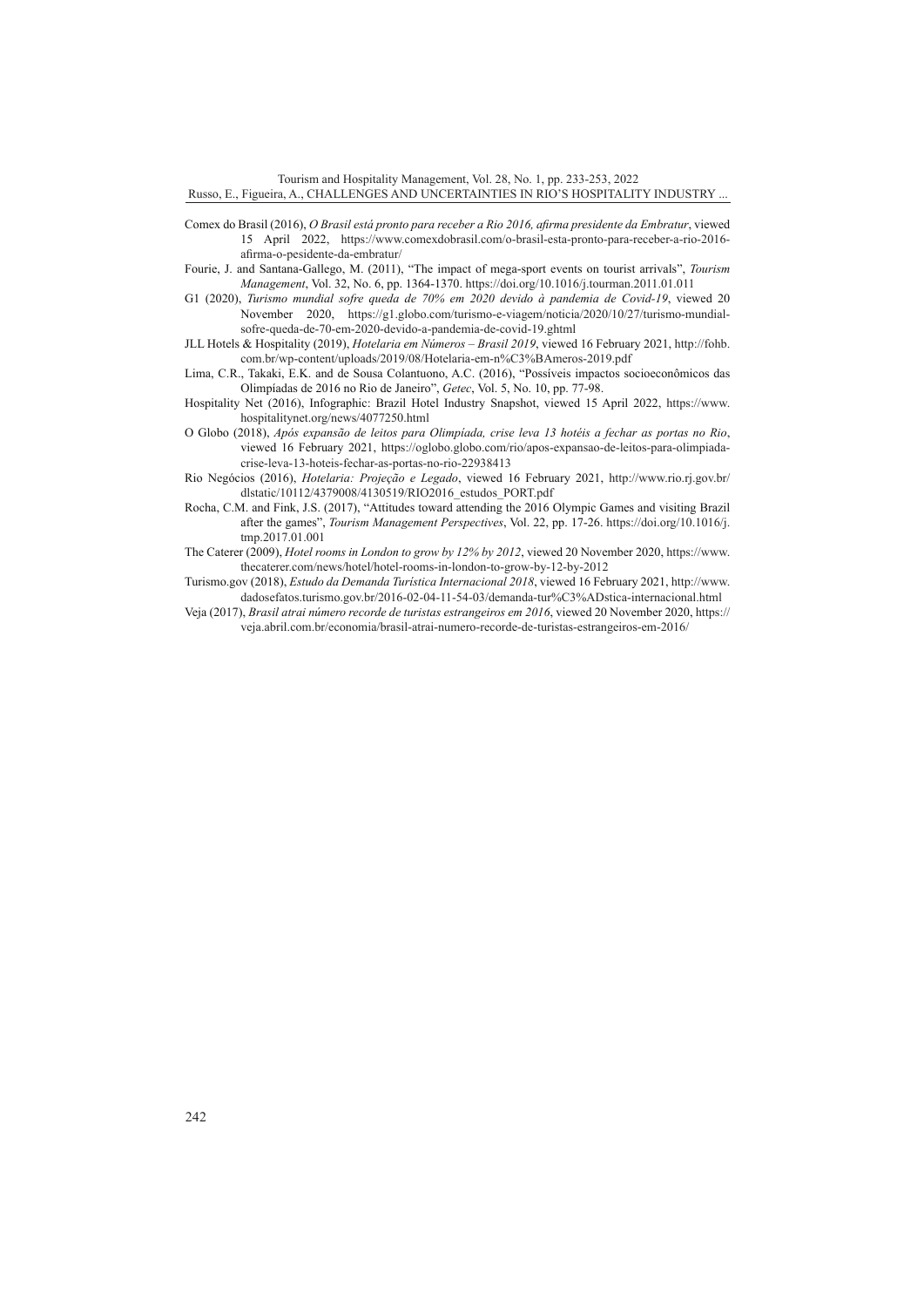#### **TEACHING NOTES**

#### **Teaching Objectives**

The case aims to place students in the role of Federico Gonzales, general manager of Astor Mediterranean Rio, so that they can analyze possible scenarios and make decisions about the strategic dilemmas that threaten the closure of the hotel in the city. From the case of Rio de Janeiro, we seek to invite participants to reflect strategically on a structural solution for the business model of corporate tourism, which is at risk in a post-pandemic world due to new trends in remote work, meetings, and digital events. At the end of the discussion, it is also intended that students be able to: (1) analyze aspects of strategic planning in uncertainty scenarios; (2) understand the impacts of competitiveness and political-economic crises on the world of tourism; (3) measure the importance of new technologies in breaking paradigms in hotel business models; and (4) identify, understand, and formulate strategic alternatives that ensure an action plan for the scenarios analyzed.

#### **Target Audience**

The case is indicated for undergraduate or graduate students in courses related to the areas of strategy, tourism, and hospitality. Its application is recommended for disciplines in hotel management, marketing, planning, business strategy, and competitiveness that want to deal with concepts such as strategic transformation of hotel industry, management strategic decision making, and mega events.

#### **Case Difficulty**

Leenders, Erskine and Leenders (1997) propose a case difficulty analysis based on three different levels with level 1 considering elementary complexity, level 2 moderate complexity, and level 3 greater complexity. These levels would be further distributed along three other dimensions: analytical, conceptual, and presentation, thus allowing different combinations. While the *analytical dimension* concerns the students' task in relation to the main dilemma of the case, the *conceptual dimension* deals with the complexity of the concepts required to solve the case, and the *presentation dimension* refers to the amount of information that is given in the case and how it is presented. Combinations whose sum of difficulty levels are equal to 3 would be considered elementary cases, between 4 and 6: cases of moderate complexity, and between 7 and 9: cases of high complexity.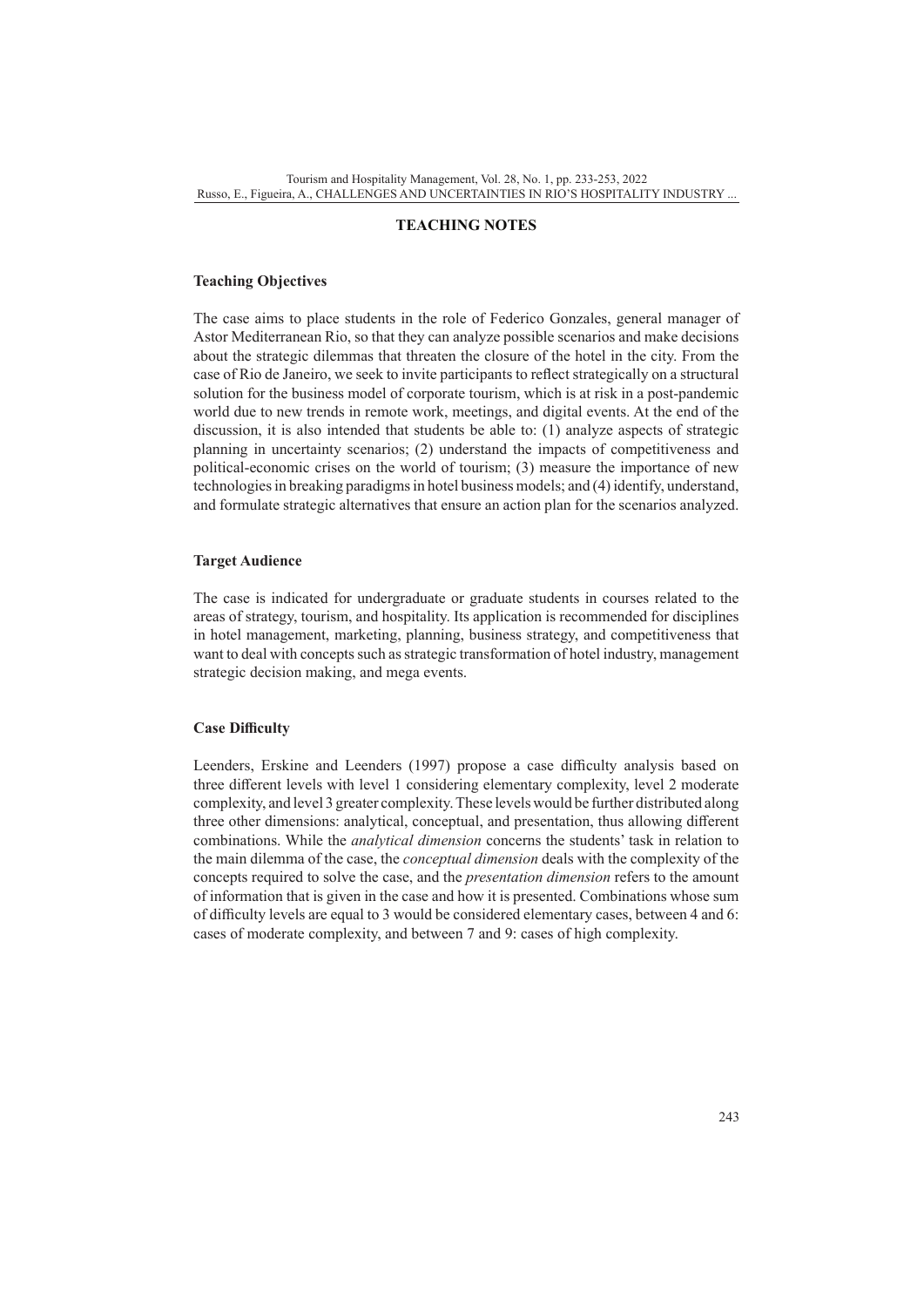# Table 1: **Astor Hotels Case Difficulty according to Leenders., Erskine and Leenders (1997)**

| <b>Dimension</b> | <b>Difficulty Level</b> |
|------------------|-------------------------|
|                  |                         |
| Analytical       |                         |
| Conceptual       |                         |
| Presentation     |                         |
|                  |                         |

Complexity Level Moderate

Source: developed by the authors

### **Information sources**

Data collection took place through secondary data sources such as scientific articles, consultancy reports, and journalistic material and also through primary data sources such as semi-structured interviews with individuals occupying middle and top management positions from 7 different hotel chains located in the city of Rio de Janeiro, which expanded their investments during the years leading up to the Olympic Games. Public and private agencies linked to the tourism and local hospitality sector were also visited in order to bring validity to the respondents' discourse. This case emerged from a PhD research paper that gathered the reports of 17 respondents over 14 hours and 16 minutes of recordings and 254 pages of primary data.

# **Suggested teaching plan**

### *Assignment Questions*

1- How was the transformation of Rio's hotel industry in the years leading up to the 2016 Rio Olympic Games?

2- What are the main challenges faced by the Mediterranean Rio after the end of the cycle of mega events in the city?

3- What additional challenges do you believe the COVID-19 pandemic may have brought to Astor and the tourism market in Rio de Janeiro as a whole?

4- If you were Federico, what alternatives would you suggest in order to ensure that Astor's biggest investment in recent years does not close its doors?

Besides being more introductory, these introductory questions intend to help participants identify the key points of the case that will be needed for the main discussion.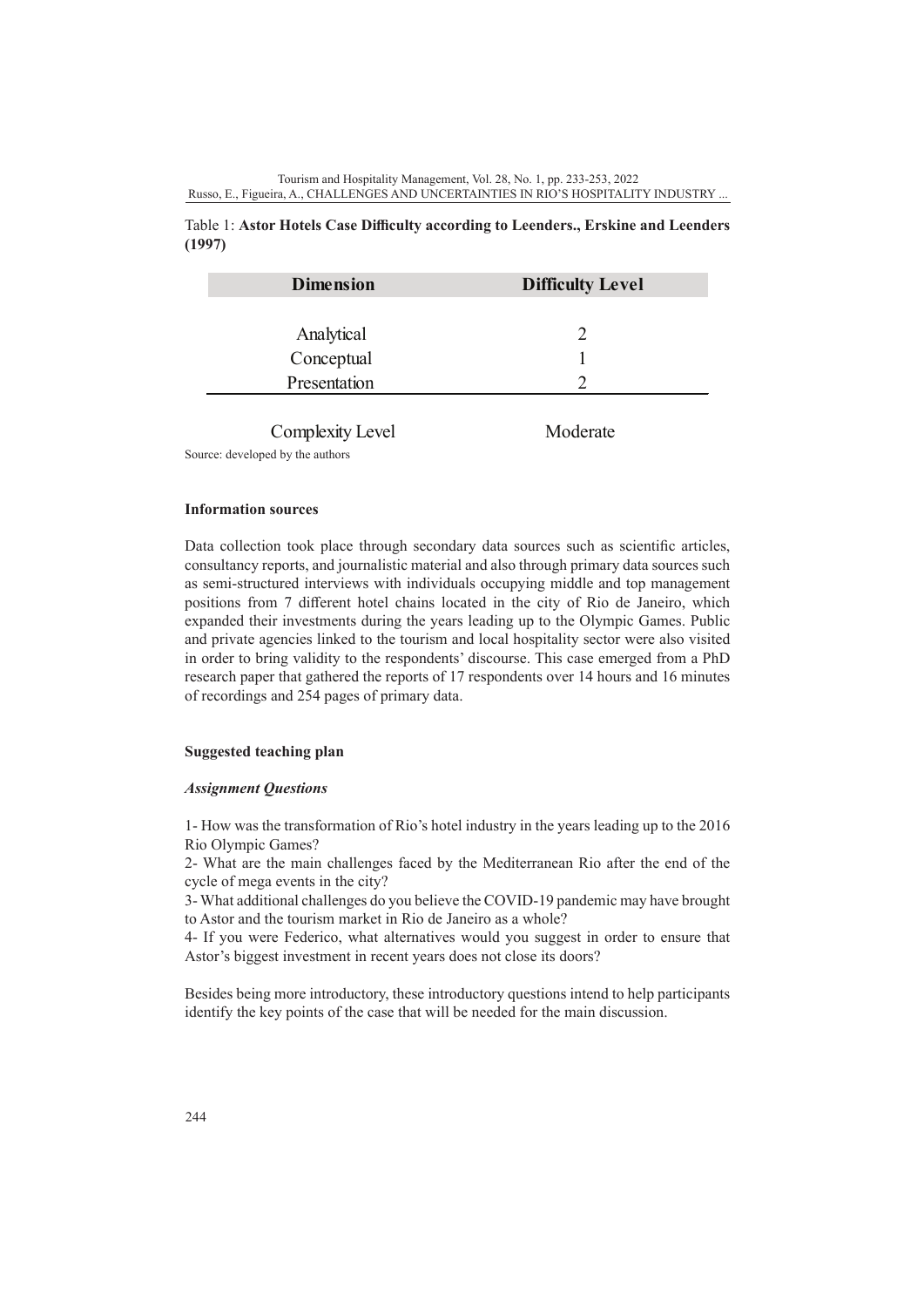## *Class plan*

This teaching plan considers that there has been prior preparation by the students and a 2-hour class, as proposed below:

- Beginning of class and dividing the room into small groups of 4 to 5 students (5 minutes)
- Small group discussions (30 minutes)
- Case presentation (10 minutes)
- Entire class discussion (70 minutes)
- Closing (5 minutes)

#### *Introduction*

It is suggested to warm up the discussion by asking students to contribute to the contextualization of the events presented in the case during the first few minutes. At that time the instructor can ask the following question to the class:

*Given the situation in which the case occurs, which of the events do you see as trends for the tourism industry in general?*

At this point, it is suggested that the instructor take notes on the board, and as the main spaces are filled, the following transition question can be asked:

*TQ1 - Given the changes and trends from digitization of work, meetings, and events, how can the survival of corporate tourism be ensured?*

After a brief reflection by the students, you will be able to enter the analysis of the case from the answer to the first discussion question below:

### *Analysis*

*Discussion 1: How can hotel chains make strategic decisions if they are not sure what the future will be like?*

Among the various predictive methodologies already developed, scenario analysis is one of the best processes capable of preparing organizations and individuals for the future (Garvin and Levesque 2006). According to the authors, the first step of this method involves a research interested in understanding the main forces capable of moving the world and business in different directions. Based on this information, it is then possible to start thinking about a small number of possible futures, which will be accompanied by a set of strategic actions that will guide organizations within each of these scenarios.

According to Schwartz (1996), scenario planning was developed to break with uncertainty by designing multiple possibilities that prepare you for the different futures that may arise. Furthermore, the scenario exercise could also act as a catalyst to move the world a little in the direction you want. Schoemaker (1991) also adds to the discussion that, unlike operational strategic planning, which generally presupposes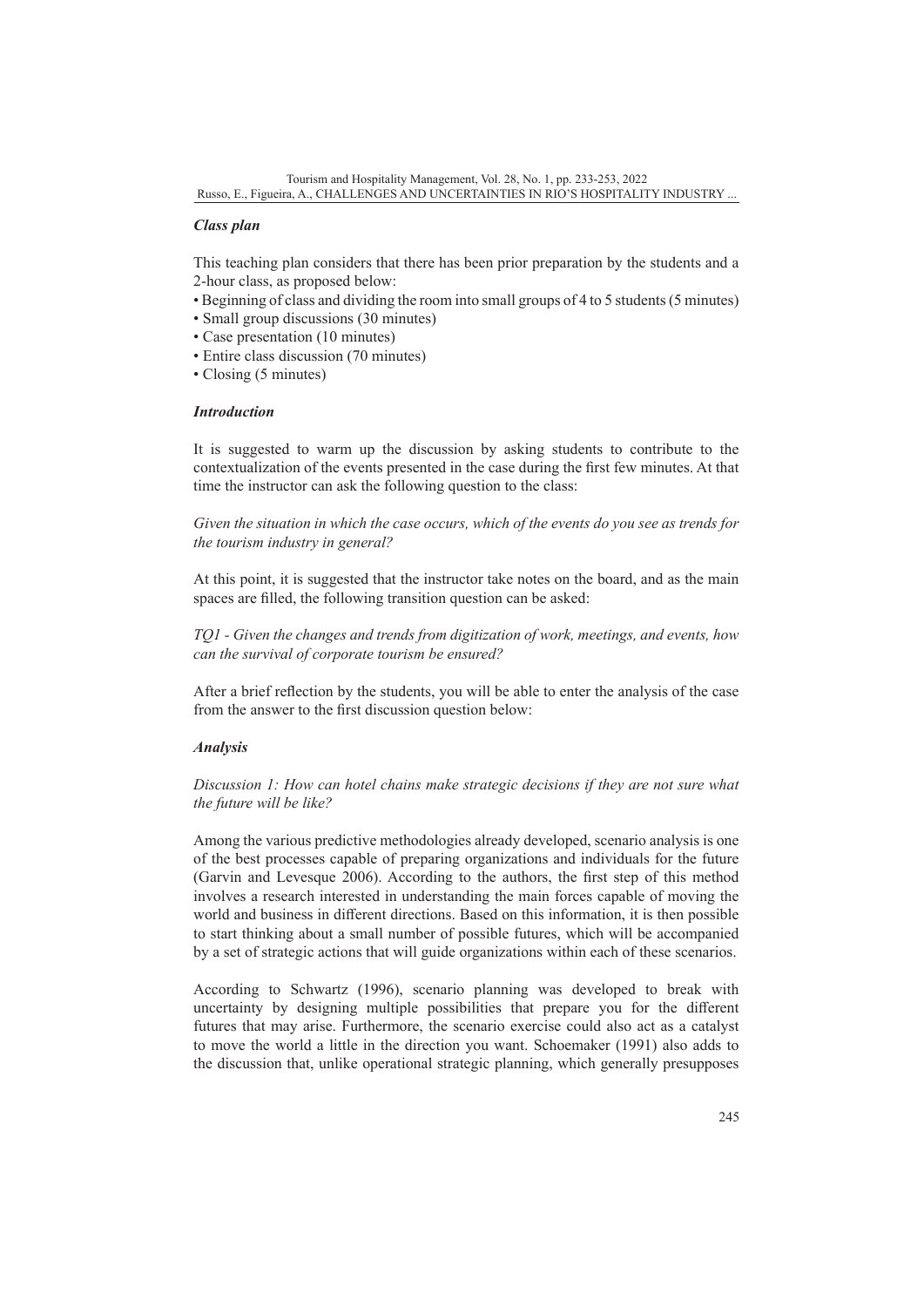a better option, scenario analysis allows for multiple possibilities. Thus, this technique becomes particularly useful in environments of high change and uncertainty. Companies from many sectors currently use the technique to complement strategic planning, thus improving the decision-making process on investment decisions and competitive moves.

Scenario analysis involves several components that together promote a vision of different futures. The first element starts with choosing a **key focal problem**, which can usually be a significant future decision or a strategic uncertainty that has important and long-term consequences. Many of the key problems take the form of a question, which for this case discussion we can consider as follows: "How could the hotel business prosper without the strength of corporate tourism as it is one of its main sources of revenue?"

Another key component to the model is the **driving forces**. These can be understood as themes and trends that will influence the key problem, which are subdivided into 4 main dynamics: social, economic, political, and technological. Brief comments on how each of these issues behave in the case analyzed can be seen below:

Social: Despite the increase competitiveness having raised the level of service and made the city's hotels more accessible to other national and Latin American tourism audiences, and to Rio de Janeiro locals itself, the need for social distancing with the COVID-19 pandemic generated a significant drop in leisure and business travel numbers, reflected in low occupancy rates and reduced staff at most hotels. It is not yet known the long-term effects of this new social dynamic and whether a supposed repressed demand for travel will be able to reheat the already very fragile sector.

Economic: Even before the sanitary crisis that hit the world in 2020, the economy of Brazil and Rio de Janeiro had already been going through a deep economic and fiscal crisis due to the high expenses with mega events combined with the low level of tax incomes. The hotel industry ended up being one of the main sectors affected due to the great increase in offer of beds in previous years without any change in demand. The appearance of new entrants such as hosting by platform created an even greater pressure on the competition, causing several hotels to close their doors in the years following the Olympics.

Political: Political scandals such as allegations of corruption investigated by the "car wash" operation in construction contracts were one of the main reasons for the economic crisis in the country. The arrest of the governor and the presidential impeachment in the same period contributed to generate a political and institutional instability that increased the country risk and created insecurity in the eyes of investors. More recently, due to the absence of a national political coordination for crisis management, what was observed was an inefficiency in the management of the pandemic by the government authorities.

Technological: Even before the pandemic, which led to an acceleration of the digital transformation process and a new work dynamic, the hotel industry was already suffering pressure from new videoconferencing technologies that ended up having a negative impact especially on corporate tourism. In addition, online travel agencies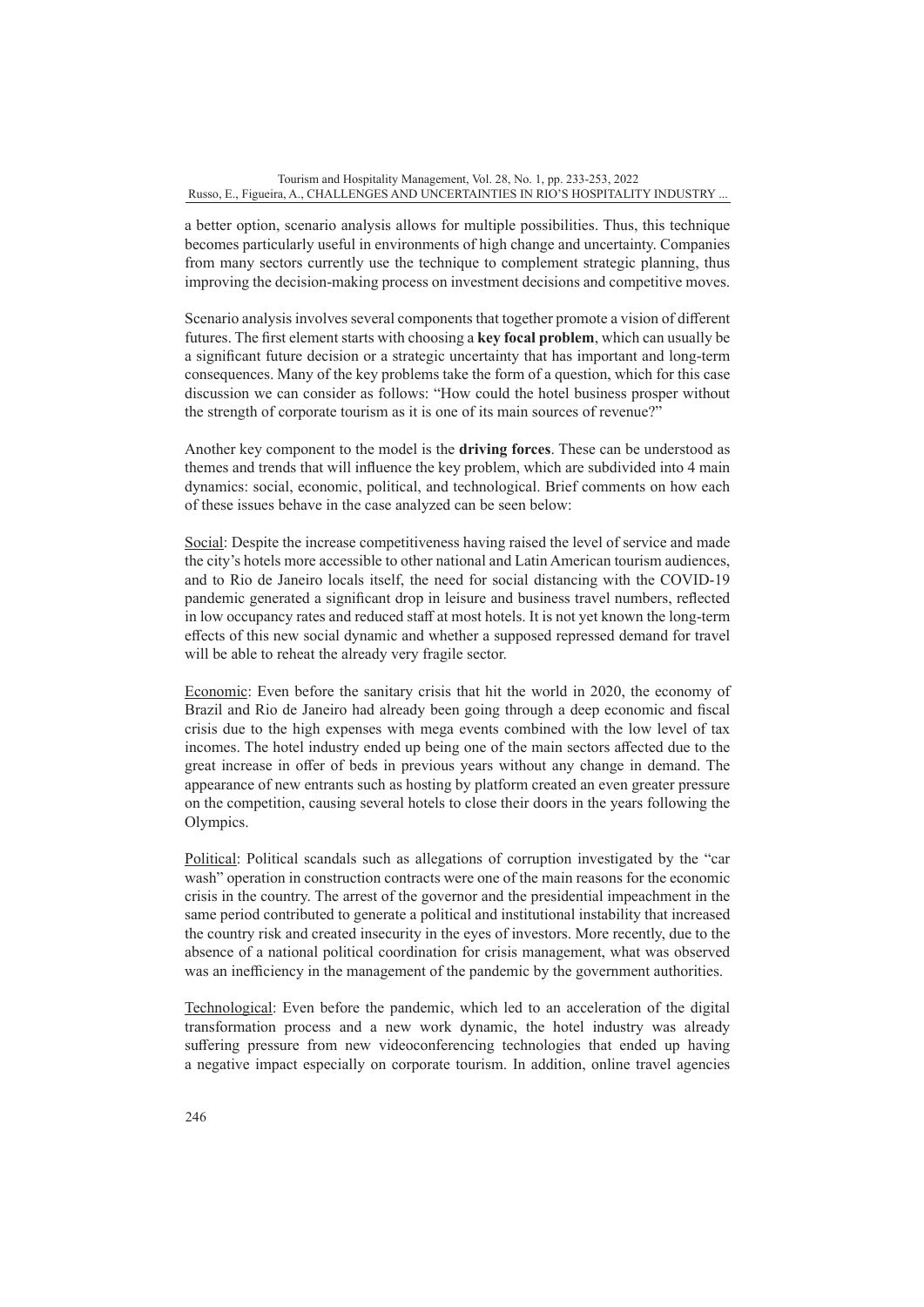ended up consuming an important profit margin from the hotels. The way in which new technologies will impact the habits of people and companies in the future, especially in the business world, remains one of the biggest uncertainties for the sector.

The model also predicts that these driving forces differ in terms of uncertainty and predictability with more unpredictable components having the ability to affect more significantly how the future influences the focal problem (Ogilvy and Schwartz 2004). In this sense, the two most influential driving forces would be classified as **critical uncertainties**. Following the line of discussion of the case of Astor Hotels, we could highlight the technological and social variables as critical uncertainties considering that based on their performance, they would have the greatest power to influence the others positively or negatively.

After that, each critical uncertainty would be transformed into an uncertainty axis with opposite cases at each end. The two axes, when combined, would be responsible for forming a 2x2 **scenario matrix** with four quadrants of uncertainty or futures to be explored. Continuing the discussion of the case, the first uncertainty matrix that includes the technological variable could consider the escalation or retraction of the digital transformation in the business world. The second axis of the social variable could be considered the continuity or end of social distancing practices in the world. These two axes, when combined, produce 4 distinct futures.

These different futures, called **scenarios**, are plausible hypotheses of how the world could unfold and are created with the objective to raise risks and opportunities for the organization. According to Wilkinson (1995), there are no good or bad, desirable or undesirable scenarios. They are a mix of both. In the case of Astor Hotels analyzed here, a future in which digital transformation in the corporate world advances along with the maintenance of the need for social distancing, it would be possible to observe a decreasing number of business trips, as well as less on-site trade shows and conventions. On the other hand, if we consider a scenario of deceleration in digital transformation in business and the end of the need for distancing, it could be that an even stronger resumption of corporate tourism could occur due to the repressed demand from previous years.

In turn, Millett (2003) contributed by saying that in order to increase the probability that scenarios are understood as realistic, it is necessary to understand how the world got there. For this, it is important to build coherent narratives or stories free from stereotypes. After creating these narratives, the central question should then be returned, placing the organizations into each of the scenarios in order to explore the **implications** of each. This effort aims to identify the strengths and vulnerabilities responsible for filling the gaps that will support critical business decisions.

Finally, it is also necessary to identify **early warnings**, which are important indicators to highlight the likely emergence of one or another scenario. These signals are responsible for identifying some paths the world is taking and are also important for mid-way reassessments. If carefully selected, these signals can give the organization competitive market advantages by identifying antecedent signals not yet observed by competitors.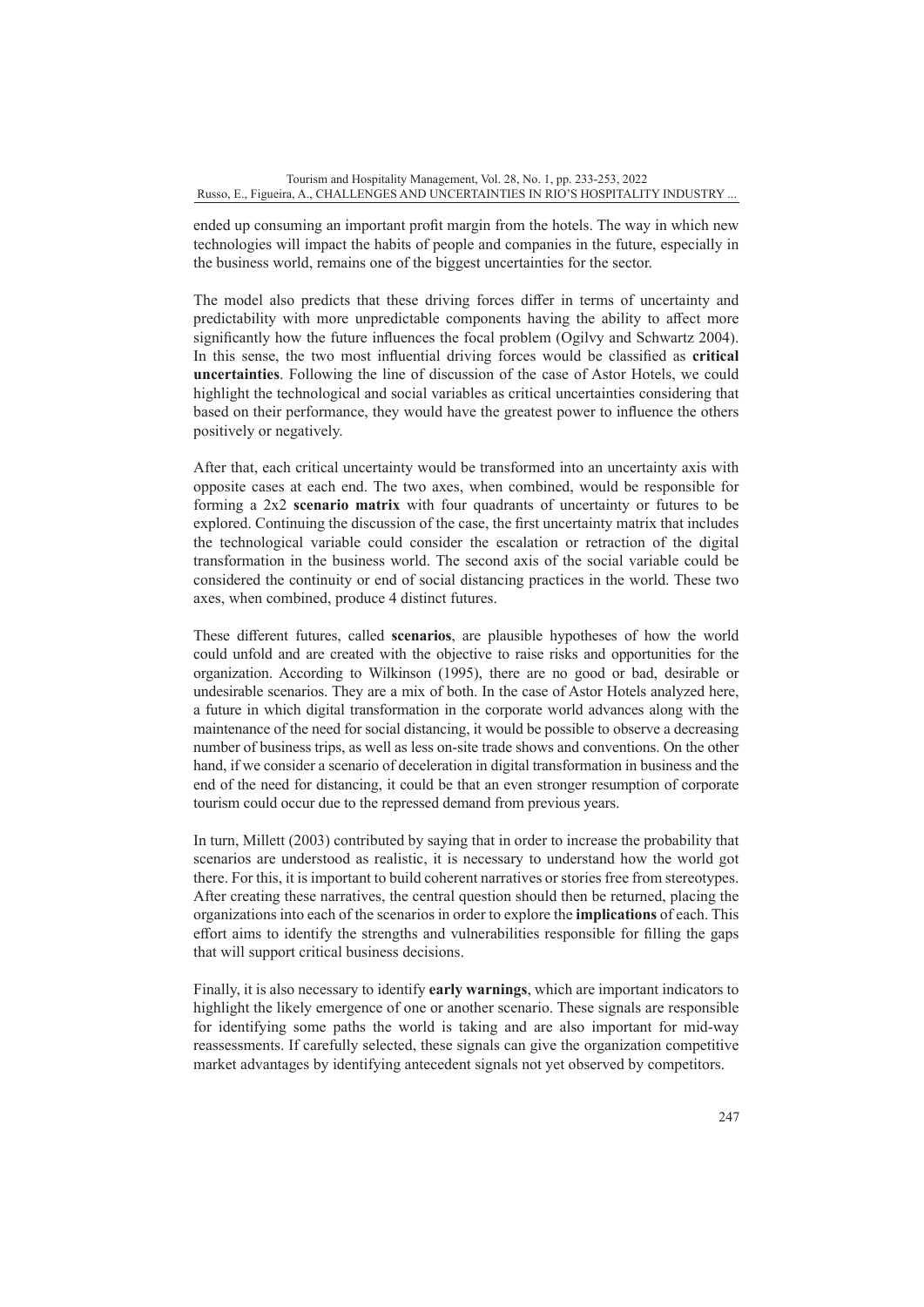After the initial orientation moment where the focal problem is defined as how the hotel business could prosper without the strength of corporate tourism, previously one of its main sources of revenue, the discussion should move to the next stage of exploration where the driving forces are identified and divided between uncertain (technology and social) and predictive (economic and political). With this, now the construction of scenarios and narratives takes place, which will serve as a basis for the options to be considered by the protagonist.

Scenario 1, called **Hybrid**, takes into account the advancement of digital transformation in business in parallel with the end of social distancing. As a form of narrative, we chose the article in the *Estadão* newspaper from December 2020 suggesting that flexibility in the combination of remote and in-person work should be one of the trends for the following year. As with hybrid offices, other business models must follow this same forward-looking bias. One of the main reasons for this trend is the understanding that the flexible model tends to be the best option for people's mental health with positive impacts on productivity and business in addition to reducing fixed costs present in traditional offices. However, this flexibility to attend appointments at a distance could end up negatively impacting corporate tourism.

Scenario 2, called **Homeoffice**, takes into account the same advance of digital transformation in companies, but this time combined with the continuity of social distancing. As a form of narrative, we selected the *Estado de Minas* report from June 2021, which highlights the widespread use of the home office by organizations, which is also one of the reasons for boosting new hires as they are now no longer limited by the geographic issue. This movement is still pointed out as definitive for many companies that have already signaled maintaining the model for part or all of their team even after the pandemic. From the point of view of corporate tourism, this trend ends up being identified as negative, considering that it must be accompanied by less geographic mobility due to online appointments and meetings.

Scenario 3, called **Back to the Office**, combines the end of social distancing, causing a slowdown in digital transformation in companies. As a narrative, we have the BBC report from June 2021 informing that although the world has recently seen alternatives to on-site work, the use of offices in their traditional model, every day of the week, should once again become the norm on a horizon not too far away. As justification, the article points out that long-term remote work has been causing several problems in the mental health of workers, and that the social interaction promoted by the office contributes to creativity and cannot be entirely replaced by technology. If the return to the habits of in-person appointments were proven, it could be seen as positive for corporate tourism, considering that with it there would be a resumption of business travels and a heating up of this tourism segment.

Scenario 4, called **Empty Beds**, takes into account the continuity of social distancing, but combined with the slowdown in digital transformation, especially in specific sectors of the economy, which may affect the corporate tourism segment. To contribute to the narrative, the EBC report from August 2020 was used, which highlights a number of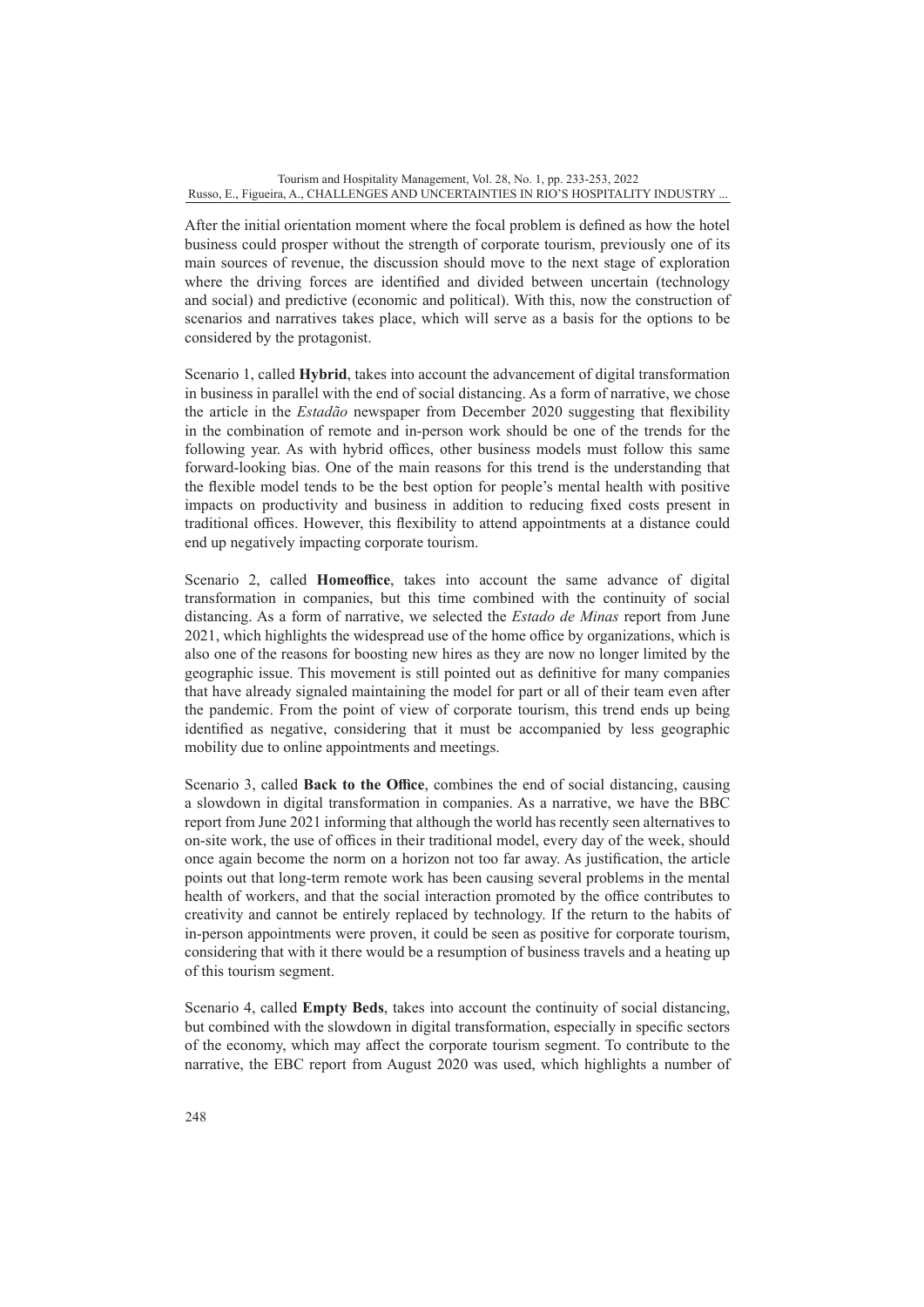almost 40% of the share of businesses that chose to paralyze their operations at the beginning of the pandemic and ended up having their doors permanently closed. Mostly belonging to the service sectors, these companies include the hotels that were not able to adapt their business in order to deal with the new market dynamics and consumption characteristics, thus having to close down their operations.

#### Image 1: **Astor Hotels Scenarios**



Slowdown of Digital Transformation in Business

Source: developed by the authors

In order to continue the discussion, the instructor may ask the following question to the class:

### *Discussion 2: Given the scenarios that were created, what implications and options do you see for Federico?*

The next phase then involves generalizing the implications and options for the case protagonist to consider. This is the moment to place Astor Mediterranean Rio at the center of the model with the aim of reflecting on how each scenario impacts its strategic choices in order to determine gaps, vulnerabilities, and to create a list of options that will guide the protagonist's decision-making process.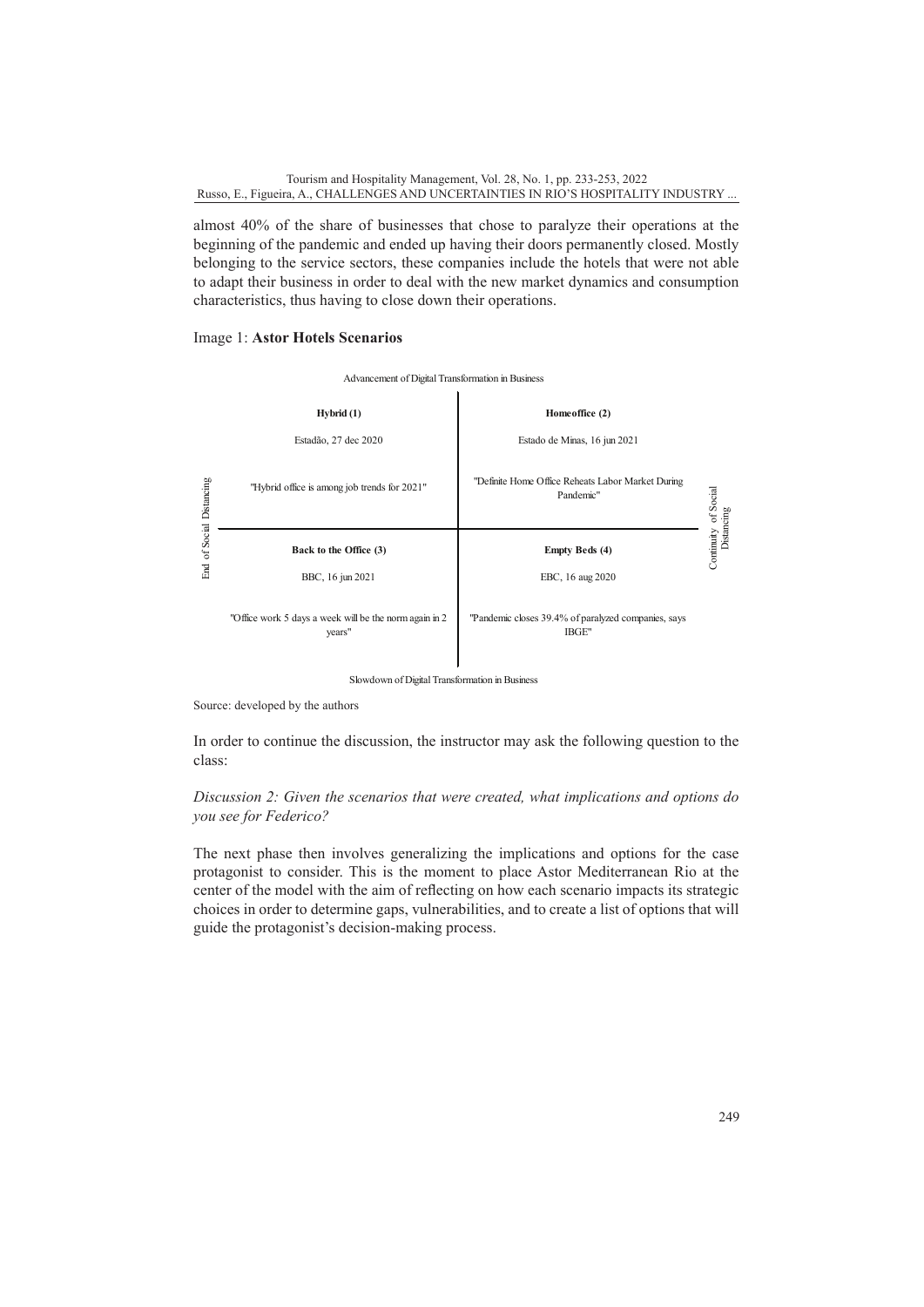**Image 2 – Astor Hotels strategic options**

| Scenario 1 - Hybrid                                     | Scenario 2 - Homeoffice                                 |  |
|---------------------------------------------------------|---------------------------------------------------------|--|
| <b>Implications:</b>                                    | <b>Implications:</b>                                    |  |
| Pandemic situation gets better                          | Continuity or deterioration of the health crisis        |  |
| Greater adoption of technological solutions in business | Greater adoption of technological solutions in business |  |
| Decrease in corporate tourism                           | Almost extinction of corporate tourism                  |  |
| Mixed economy based on physical and digital             | Digital business-based economy                          |  |
| <b>Options:</b>                                         | <b>Options:</b>                                         |  |
| Focus on leisure tourism                                | Reposition to a Residential Product                     |  |
| Invest in tourism of experience                         | Offer spaces for remote work                            |  |
| Transform convention centers into co-working spaces     | Organize digital events                                 |  |
| Organize fairs and events                               | Sub-rent part of the space to other businesses          |  |
| Scenario 3 - Back to the Office                         | Scenario 4 - Empty Beds                                 |  |
| <b>Implications:</b>                                    | <b>Implications:</b>                                    |  |
| Pandemic situation gets better                          | Continuity or deterioration of the health crisis        |  |
|                                                         |                                                         |  |
| Valuing the social above the technology                 | Valuing the social above the technology                 |  |
| Resumption of corporate tourism                         | Momentary stoppage of corporate tourism                 |  |
| Economic recovery to pre-crisis levels                  | Fall in economic activity                               |  |
| <b>Options:</b>                                         | <b>Options:</b>                                         |  |
| Focus corporate contracts                               | Reduce operations and staff                             |  |
| Organize on-site events                                 | Host contaminated people in social isolation            |  |
| Give greater appreciation of living spaces              | Close same brand hotels in nearby regions               |  |
| Provide additional services to increase average ticket  | Close operations                                        |  |

Source: developed by the authors

At this point, it is also important to try to identify the stronger options, which are those that are best suited to a greater variability of scenarios or that may present low cost or risk in order to enable the organization to respond quickly. Thus, the four most robust options from the point of view of adaptability can be identified as follows: (1) focus on leisure tourism; (2) promote external activities with tourism of experience; (3) reposition to a long-stay or residential product; and (4) invest in living spaces that favor coworking.

Van der Heijden (1997) points out, however, that a successful scenario strategy needs to be monitored and revised periodically. Also, because many of the strategies can only be applied in specific scenarios, it would be necessary to create warning signs that indicate the likely tendency of one scenario to the detriment of the other. Some of these signs applied to the case analyzed here could be described as the increase or decrease in the number of cases and deaths from COVID-19 in the world, the number of vaccinated people, the rise of new virus variants, the opening or closing of borders, the increase or decrease in the flow of national and international tourists, companies adopting home office or hybrid work as models for the future, a large number of companies retaking their on-site activities, among others.

In order to propose an alternative tool to the instructor, the elaboration of a product/ market matrix (Meldrum and McDonald 1995) whose objective is precisely to understand the need and the most appropriate product for a given moment in the market, could also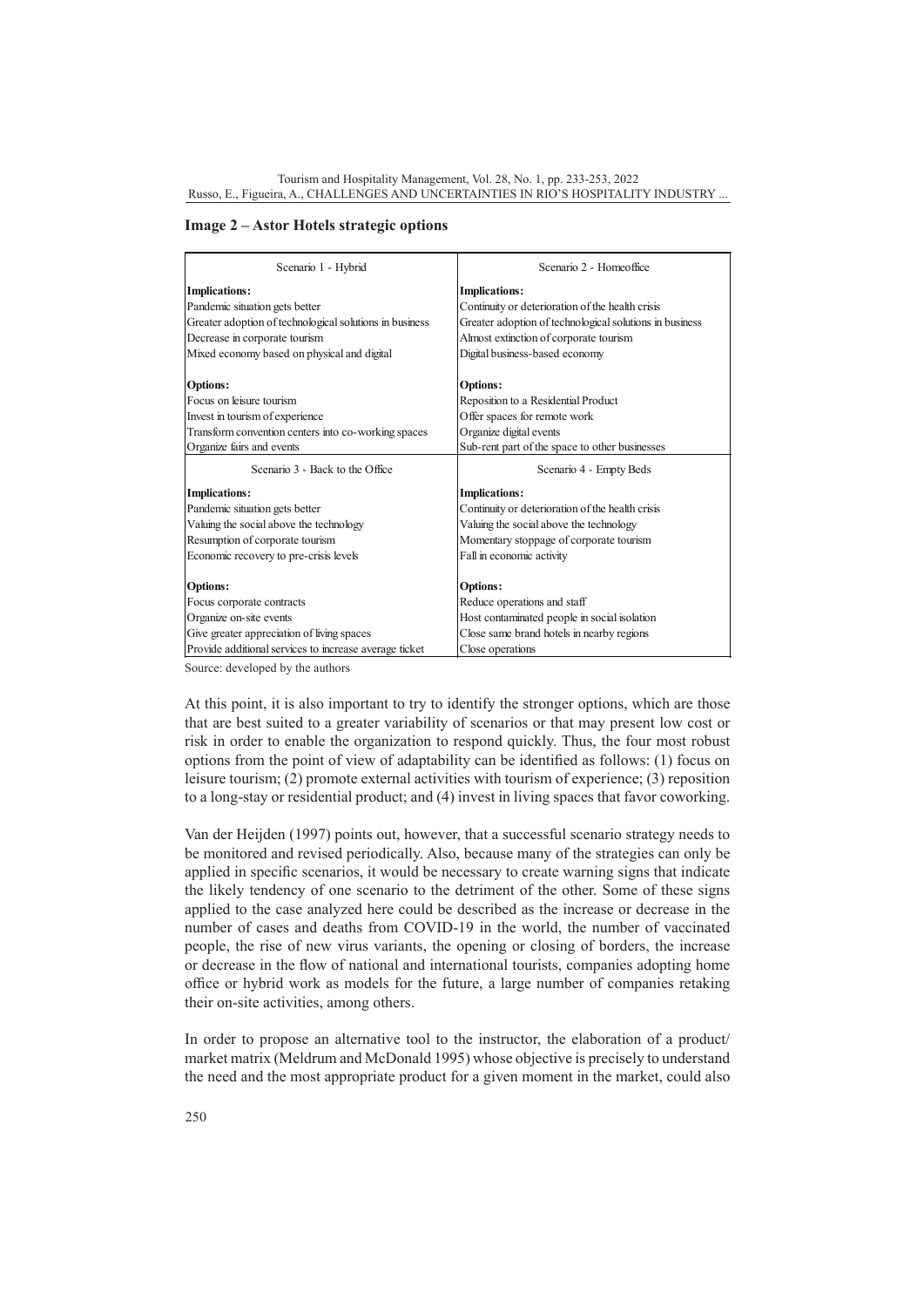be developed in a way that complements the table above. The model proposes 4 lines of strategic actions, namely: (1) Market Penetration – focused on selling your existing products to existing markets with the objective of obtaining growth in market share; (2) Market Development – focused on developing new markets or segments for your existing products; (3) Product Development – focus on developing new products or services for existing markets; and (4) Diversification – focus on developing new products to be sold in new markets as well. Some examples of these possible strategies to be explored with participants in the Astor Hotels Case are presented in the following diagram:

# Image 3: **Astor Hotels product/market matrix**

|                        |                                                                      | <b>Products</b>                                                                                                                   |                                                                                   |
|------------------------|----------------------------------------------------------------------|-----------------------------------------------------------------------------------------------------------------------------------|-----------------------------------------------------------------------------------|
|                        |                                                                      | Existing                                                                                                                          | New                                                                               |
| М<br>a<br>r<br>k       | E<br>$\mathbf x$<br>$\mathbf{i}$<br>S<br>t<br>$\mathbf{i}$<br>n<br>g | Loyalty programs<br>Discount policies<br>Investment in advertising and marketing<br>Reduction of the geographic offer in the city | Tourism of experience<br>Organization of fairs and conventions<br>Long-term stays |
| e<br>t<br>$\mathbf{s}$ | N<br>e<br>W                                                          | Hosting COVID infected<br>Open restaurant to local residents<br>Day use for leisure tourism                                       | Coworking spaces<br>Conversion to residential<br>Organization of digital events   |

Source: developed by the authors

# *Closing*

At the end, the instructor can also close the case with a poll asking the participants to put themselves once again in the protagonist's position, as suggested:

*Abstracting from the context experienced by Federico in the Mediterranean Rio, how do you believe that these scenarios and trends that emerged from the case could end up impacting the hotel business as a whole?*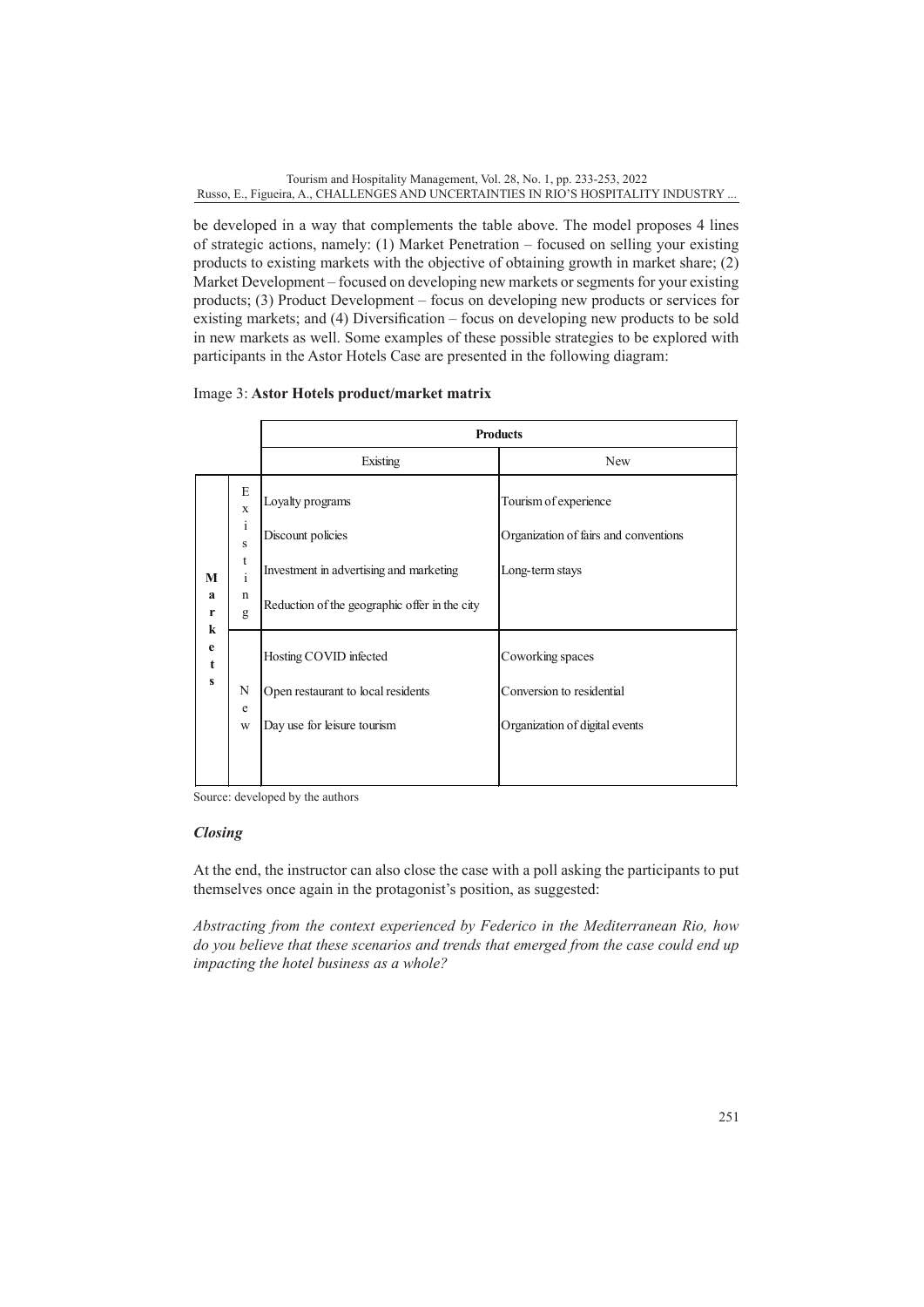#### **Recommended readings**

- British Broadcasting Corporation BBC Brasil (2021), *Trabalho no escritório 5 dias por semana vai voltar a ser a norma em 2 anos*, viewed 16 February 2021, [https://](https://www.bbc.com/portuguese/geral-57492169) [www.bbc.com/portuguese/geral-57492169](https://www.bbc.com/portuguese/geral-57492169)
- Empresa Brasileira de Comunicação EBC (2020), *Home office foi adotado por 46% das empresas durante a pandemia*, viewed 20 November 2020, [https://](https://agenciabrasil.ebc.com.br/economia/noticia/2020-07/home-office-foi-adotado-por-46-das-empresas-durante-pandemia) [agenciabrasil.ebc.com.br/economia/noticia/2020-07/home-office-foi-adotado](https://agenciabrasil.ebc.com.br/economia/noticia/2020-07/home-office-foi-adotado-por-46-das-empresas-durante-pandemia)[por-46-das-empresas-durante-pandemia](https://agenciabrasil.ebc.com.br/economia/noticia/2020-07/home-office-foi-adotado-por-46-das-empresas-durante-pandemia)
- Estadão (2020), *Escritório híbrido está entre tendências do trabalho para 2021*, viewed 20 November 2020, [https://economia.estadao.com.br/noticias/](https://economia.estadao.com.br/noticias/sua-carreira,escritorio-hibrido-esta-entre-tendencias-do-trabalho-para-2021,70003560512) [sua-carreira,escritorio-hibrido-esta-entre-tendencias-do-trabalho](https://economia.estadao.com.br/noticias/sua-carreira,escritorio-hibrido-esta-entre-tendencias-do-trabalho-para-2021,70003560512)[para-2021,70003560512](https://economia.estadao.com.br/noticias/sua-carreira,escritorio-hibrido-esta-entre-tendencias-do-trabalho-para-2021,70003560512)
- Estado de Minas (2021), *Home office definitivo reaquece mercado de trabalho durante pandemia*, viewed 15 February 2021, [https://www.em.com.br/app/noticia/](https://www.em.com.br/app/noticia/economia/2021/06/16/internas_economia,1277469/home-office-definitivo-reaquece-mercado-de-trabalho-durante-pandemia.shtml) [economia/2021/06/16/internas\\_economia,1277469/home-office-definitivo](https://www.em.com.br/app/noticia/economia/2021/06/16/internas_economia,1277469/home-office-definitivo-reaquece-mercado-de-trabalho-durante-pandemia.shtml)[reaquece-mercado-de-trabalho-durante-pandemia.shtml](https://www.em.com.br/app/noticia/economia/2021/06/16/internas_economia,1277469/home-office-definitivo-reaquece-mercado-de-trabalho-durante-pandemia.shtml)
- Garvin, D.A. and Levesque, L. (2006), "A note on scenario planning", *Harvard Business Review Cases*, pp. 1-10. [https://www.hbs.edu/faculty/Pages/item.](https://www.hbs.edu/faculty/Pages/item.aspx?num=32841) [aspx?num=32841](https://www.hbs.edu/faculty/Pages/item.aspx?num=32841)
- Mauffette-Leenders, L., Erskine, J.A., and Leenders, M.R. (1997), *Learning with cases,* Richard Ivey School of Business, London.
- Meldrum, M. and McDonald, M. (1995), "The Ansoff Matrix", *Key marketing concepts*, Palgrave, London, pp. 121-126.
- Millett, S.M. (2003), "The Future of Scenarios: Challenges and Opportunities*", Strategy & Leadership*, Vol. 31, No. 2, pp. 16-24. [https://doi.](https://doi.org/10.1108/10878570310698089) [org/10.1108/10878570310698089](https://doi.org/10.1108/10878570310698089)
- Ogilvy, J. and Schwartz, P. (2004), *Plotting Your Scenarios*, Global Business Network, California.
- Schoemaker, P.J.H. (1991), "When and how to use scenario planning: A heuristic approach with illustration", *Journal of Forcasting*, Vol. 10, No. 6, pp. 549-564. <https://doi.org/10.1002/for.3980100602>
- Schwartz, P. (1996), *The Art of the Long View: Planning for the Future in an Uncertain World*, Crown Business, New York.
- Van der Heijden, K. (1997), "Scenarios, Strategy, and the Strategy Process", *Global Business Network*, Vol. 1, No.1, pp. 1-39. [http://www.maureen.ohara.net/](http://www.maureen.ohara.net/WASC/GBN_scenarios_strategy_keesvdh.pdf) WASC/GBN scenarios strategy keesvdh.pdf
- Wilkinson, L (1995), "How to Build Scenarios", *Scenarios: The Future of the Future*, Special Edition.